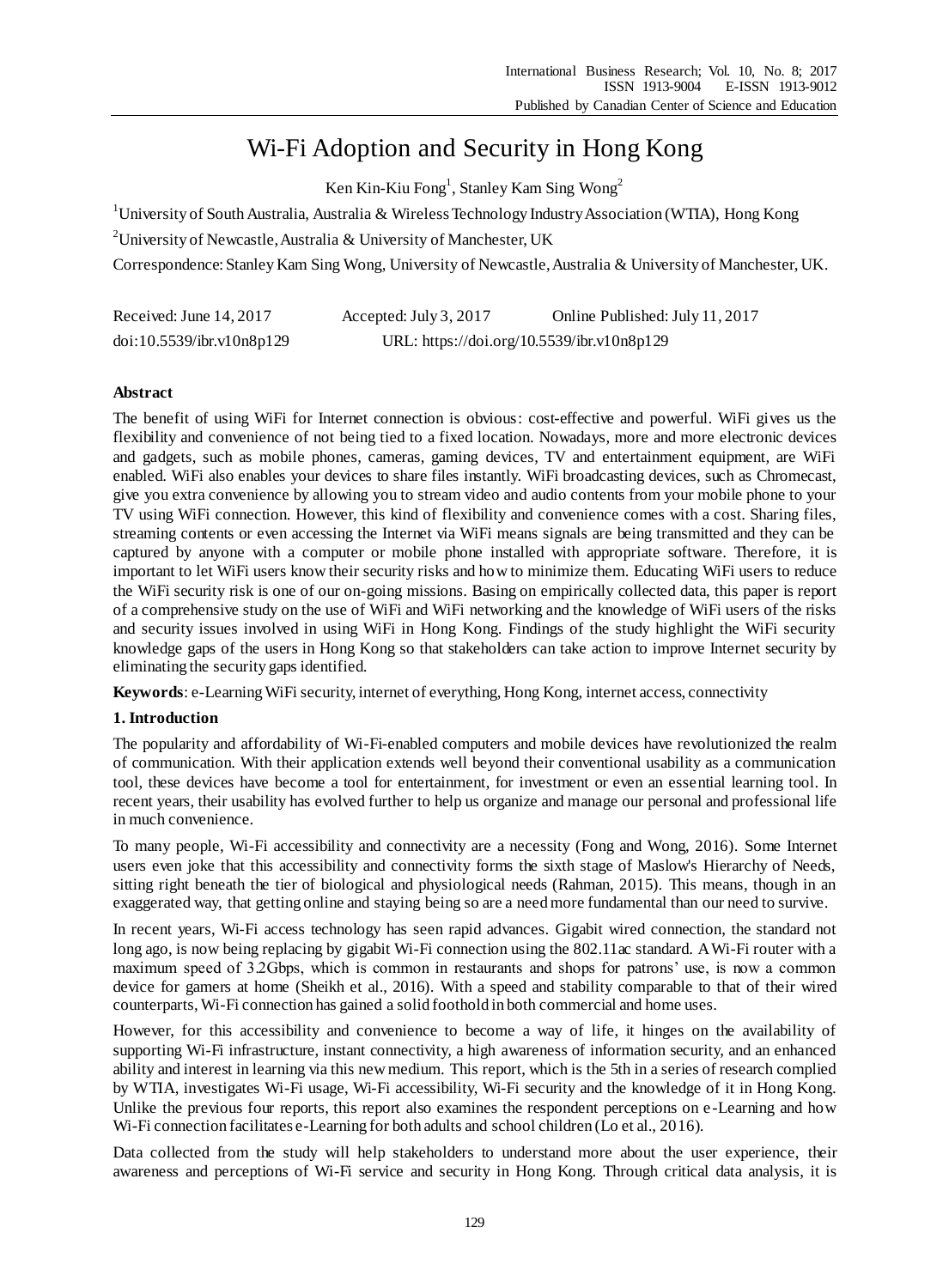hoped that the findings of the report will assist both the Government and commercial Wi-Fi network providers to identify gaps in the current service and help shed light on areas of improvement and future directions.

Similar to previous reports, copies of conventional paper-and-pen self-administered questionnaire were used to collect data from a total of 200 respondents. The report is divided into 7 parts: Part 1 is this introduction which sets the scene for and outlines the aims of the study. Part 2 is a descriptive summary of the demographic profiles of the respondents. Part 3 is about Wi-Fi usage in Hong Kong, covering essential details such as the types of Wi-Fi network for Internet access, user profiles of the seven main types of Wi-Fi Internet access, how Wi-Fi network is used by the respondents, the devices used and Wi-Fi tethering. Part 4 details the use of Wi-Fi network for mobile messaging and social networking in Hong Kong, investigating the types of mobile messaging Apps and social networking Apps the respondents are using and the amounts of time they spent on them. Part 5 explores the potential of free Wi-Fi access on e-Learning and investigates the influence of e-Learning on learning interests on adults, secondary school and primary school children, as well as the practical issue of the potential contribution of free Wi-Fi access to this new mode of learning. Part 6 looks into the details of Wi-Fi access, both at home and outside home. It examines the types of Wi-Fi standard the respondents use at home, the Wi-Fi security settings adopted, and the respondent assessment of public Wi-Fi Internet access provided by both private and Government service providers and respondent comments on improving public Wi-Fi services in Hong Kong. Part 7 concludes the report with a discussion of the study results the insights gained. Relevant suggestions on ways to improve the public's awareness of Wi-Fi security, approaches to enhance public Wi-Fi access as well as how to facilitate e-Learning through free Wi-Fi service will also be highlighted.

#### **2. Profiles of Respondents**

Among the total of 200 respondents filled out the questionnaire, 1 of them did not answer the question concerning his/her gender. Of the remaining 199 respondents who answered the question, 122 (61.3%) of them are male and 77 (38.7%) are female (Table 1).

Table 1. Gender of Respondents

|             |                          | <b>Sample</b> |               | <b>Valid Response</b> |
|-------------|--------------------------|---------------|---------------|-----------------------|
|             | NO.                      | $\frac{0}{0}$ | <b>NO.</b>    | $\frac{0}{0}$         |
| Male        | $\sim$<br>┸┷┷            | 61.0          | $\sim$<br>1/2 | 61.3                  |
| Female      | $\overline{\phantom{a}}$ | 38.5          |               | 38.7                  |
| No response |                          |               |               |                       |
| Base        | 200                      | 100.0         | 199           | 100.0                 |

Table 2 below illustrates the frequency distribution and percentage composition of the age of the respondents. Of the 200 respondents (100%) who answered the question, the majority (40.0%) of them are aged between 26 and 35. Those who are in the 46- to 55-year-old bracket (17.5%) come second, which is followed by those who are in the 36- to 45-year-old bracket (14.5%).

Table 2. Age of Respondents

|                        |     | <b>Sample</b> |     | Valid Response |  |
|------------------------|-----|---------------|-----|----------------|--|
|                        | No. | $\frac{6}{9}$ | No. | $\frac{6}{9}$  |  |
| $15-18$ years old      |     | 1.0           |     | 1.0            |  |
| 19-25 years old        | 27  | 13.5          | 27  | 13.5           |  |
| $26-35$ years old      | 80  | 40.0          | 80  | 40.0           |  |
| 36-45 years old        | 29  | 14.5          | 29  | 14.5           |  |
| 46-55 years old        | 35  | 17.5          | 35  | 17.5           |  |
| 56-65 years old        | 24  | 12.0          | 24  | 12.0           |  |
| 65 years old and above |     | 1.5           |     | 1.5            |  |
| No response            |     | 0.0           |     |                |  |
| Base                   | 200 | 100.0         | 200 | 100.0          |  |

As regards their marital status, all respondents answered the question and majority of them are single (67.5% of 135 out of 200) and 65 (32.5%) are married (Table 3).

Table 3. Marital Status of Respondents

|             |                 | Sample        |                 | <b>Valid Response</b> |
|-------------|-----------------|---------------|-----------------|-----------------------|
|             | No.             | $\frac{0}{0}$ | N0.             | $\mathbf{0}$<br>70    |
| Single      | $\Omega$<br>133 | 67.J          | $\Omega$<br>LOJ | 07.J                  |
| Married     | כס              | 30<br>ر…ے     | O               | $\sim$<br>ن ن ک       |
| No response |                 | $\rm 0.0$     |                 |                       |
| Base        | 200             | 100.0         | 200             | 00.                   |

All of the respondents answered the question regarding the industry sectors in which they are engaged. Of the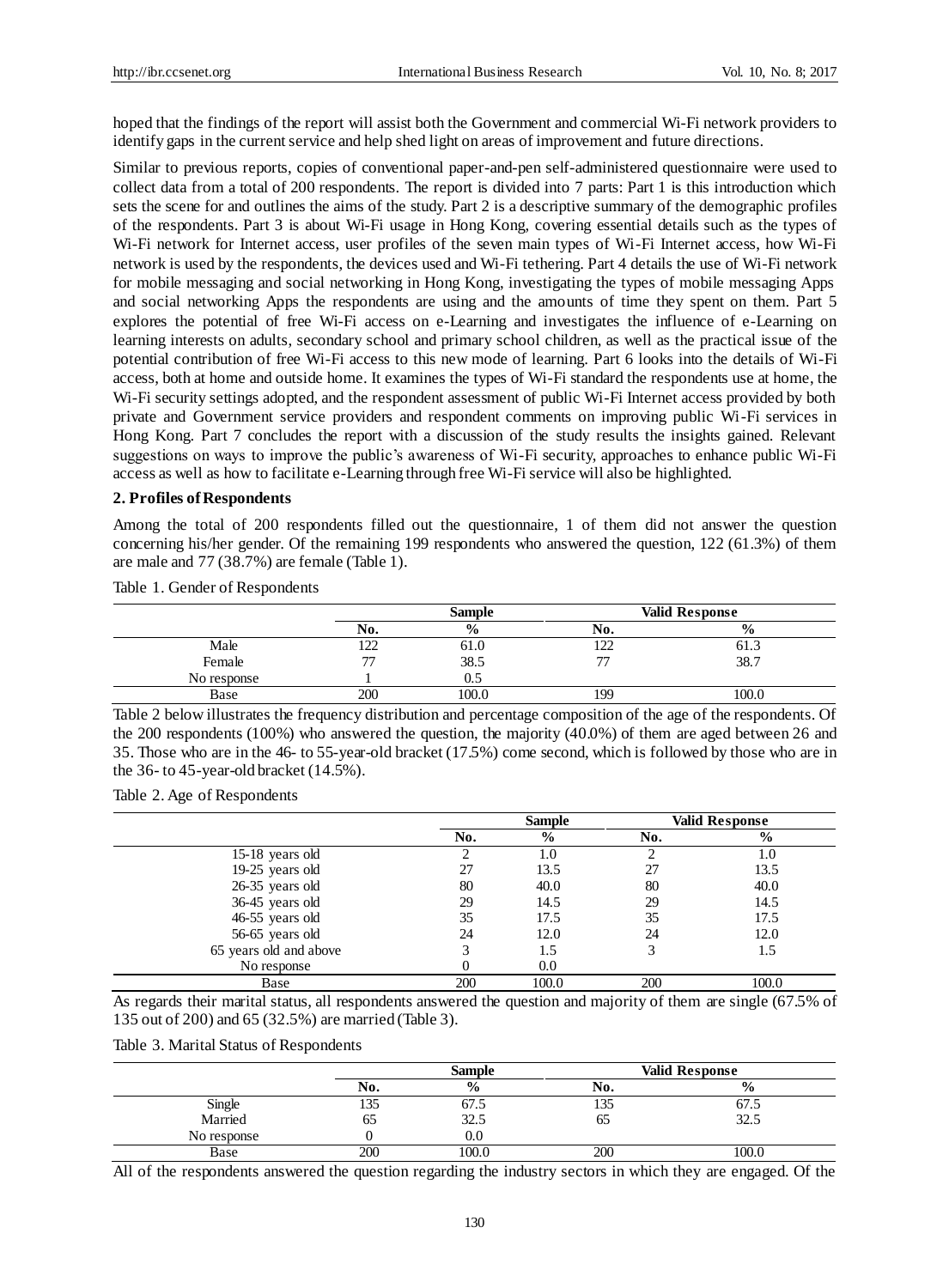200 respondents, only 28.5% (57 out of 200) of them engage in the IT-related sectors, while the rest (143 out of 200 or 71.5%) engage in sectors unrelated to IT (Table 4).

|  | Table 4. Are you working in the IT related field? |
|--|---------------------------------------------------|
|  |                                                   |

|             |          | <b>Sample</b> |           | <b>Valid Response</b> |
|-------------|----------|---------------|-----------|-----------------------|
|             | No.      | $\frac{0}{0}$ | No.       | $\frac{0}{0}$         |
| Yes         | --<br>J. | 28.5          | $-1$<br>◡ | າວ<br>$\angle 0.5$    |
| No          | 143      | 71.5          | 143       | 71.5                  |
| No response |          | O.C           |           |                       |
| Base        | 200      | 100.0         | 200       | $\Omega$<br>⊥∪∪.∪     |

Table 5 below illustrates the frequency distribution and percentage composition of the education profile of the respondents. The frequency distribution shows that the majority of the respondents (45.0% or 90 out of 200) have a bachelor degree. They are followed by those with an associate degree (28.0% or 56 out of 200) and those with a postgraduate degree (15.0% or 30 out of 200).

Table 5. Education Profile of Respondents

|                        | <b>Sample</b> |               |     | Valid Response |
|------------------------|---------------|---------------|-----|----------------|
|                        | No.           | $\frac{0}{0}$ | No. | $\frac{6}{9}$  |
| Junior Secondary       |               |               |     | 0.5            |
| Senior Secondary       | 23            | 11.5          |     | 11.5           |
| Associate Degree       | 56            | 28.0          | 56  | 28.0           |
| <b>Bachelor Degree</b> | 90            | 45.0          | 90  | 45.0           |
| Postgraduate           | 30            | 15.0          | 30  | 15.0           |
| Base                   | 200           | 100.0         | 200 | 100.0          |

A total of 200 respondents answered the question concerning their places of residence. Table 6 below illustrates the frequency distribution and percentage composition of the place of residence profiles of the respondents. The frequency distribution shows that the majority of the respondents live in Kowloon and the New Territories, representing 33.5% (67 out of 200) of the respondents respectively. Those who live on Hong Kong Island (28.5% or 57 out of 200) come third. Only 4.5% (9 out of 200) of the respondents live on outlying islands.

Table 6. Place of Residence Profile of Respondents

|                  |     | <b>Sample</b> |     | <b>Valid Response</b> |
|------------------|-----|---------------|-----|-----------------------|
|                  | No. | $\frac{6}{9}$ | NO. | $\frac{0}{0}$         |
| Hong Kong Island | 57  | 28.5          |     | 28.5                  |
| Kowloon          | 67  | 33.5          | 67  | 33.5                  |
| New Territories  | 67  | 33.5          | 67  | 33.5                  |
| Outlying Islands |     |               |     |                       |
| Base             | 200 | 100.0         | 200 | 100.0                 |

Table 7 and Figure 1 below illustrate the frequency distribution and percentage composition of the Wi-Fi experience profile of the respondents. The frequency distribution shows that the majority of the respondents (90.5% or 181 out of 200) have more than 2 years' of experience using Wi-Fi. Comparing with the 81.1% recorded last year, the percentage of respondents with more than 2 years' of experience using Wi-Fi has increased 9.5 percentage points, an indication of the growing popularity of Wi-Fi usage in Hong Kong.

Those with 1-2 years' of experience (4.0% or 8 out of 200) come second. 3.0% (6 out of 200) of the respondents have six months' to one year's of experience using Wi-Fi and 1.5% (3 out of 200) of them have used it for less than six months. Only a small percentage (1.0% or 2 out of 200) of the respondents have never used Wi-Fi before.

|  | Table 7. Experience Profile of Respondents |  |
|--|--------------------------------------------|--|
|--|--------------------------------------------|--|

|                        | This Year $(2016)$ |               | Last Year $(2015)$ |               | <b>Differences</b> |  |
|------------------------|--------------------|---------------|--------------------|---------------|--------------------|--|
|                        | No.                | $\frac{0}{0}$ | No.                | $\frac{6}{9}$ |                    |  |
| Never used it          |                    | 1.0           |                    | 1.5           | $-0.5\%$           |  |
| Less than six months   |                    | 1.5           |                    | 4.0           | $-2.5\%$           |  |
| Six months to one year |                    | 3.0           |                    | 4.5           | $-1.5\%$           |  |
| One year to two years  |                    | 4.0           | 18                 | 9.0           | $-5.0\%$           |  |
| Longer than two years  | 181                | 90.5          | 163                | 81.1          | $+9.5%$            |  |
| Base                   | 200                | 100.0         | 201                | 100.0         |                    |  |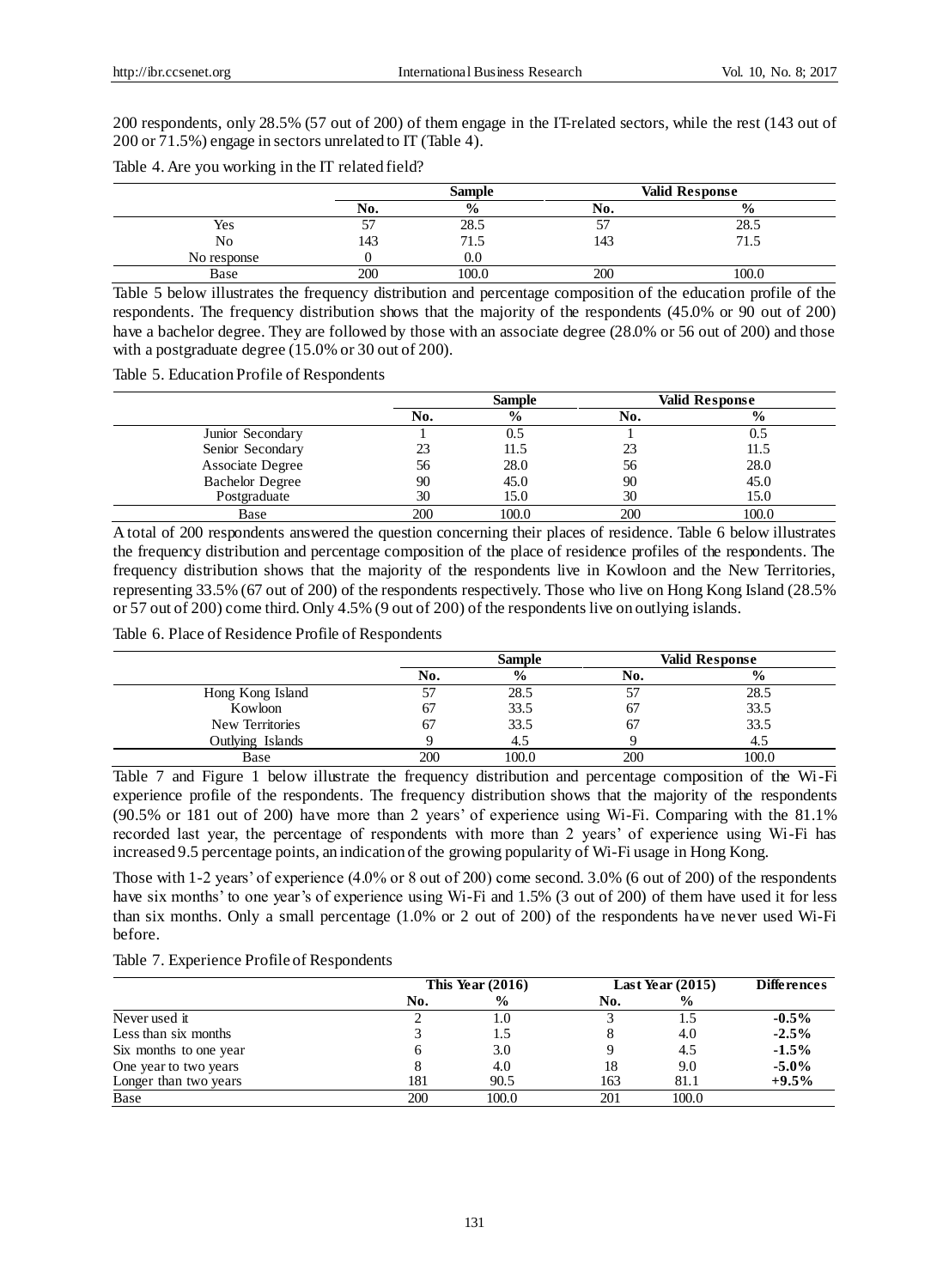

Figure 1. Experience Profile of Respondents

## **3. Use of Wi-Fi Network in Hong Kong**

Table 8 and Figure 2 illustrate the frequency distribution and percentage composition of the amounts of time the respondents spent on accessing the Internet using Wi-Fi. Of the 200 respondents, 1 of them (0.5%) have never used Wi-Fi connection to access the Internet. Compared to the figures last year, 8.5 percentage points more respondents describe themselves as frequent Wi-Fi users (71.0% in 2016 vs. 62.5% in 2015). The percentage of the respondents who describe themselves as occasional user reduce from 27.0% in 2015 to 24.5% in 2016, and those who describe themselves as only using Wi-Fi network unless necessary reduce from 10.5% in 2015 to 4.0% in 2016. The reduction in the number of in light users and the increase in heavy Wi-Fi access users indicate that Wi-Fi has become a daily connection necessity to more and more people.

Table 8. Time Spent on Wi-Fi Connection

|                                        |     | This Year $(2016)$ |         | Comparison |
|----------------------------------------|-----|--------------------|---------|------------|
|                                        | No. | %                  | 2015(%) | % change   |
| Frequently (e.g. $4 \text{ hrs/day}$ ) | 142 | 71.0%              | 62.5%   | $+8.5%$    |
| Occasionally (e.g. $< 10$ hrs/wk)      | 49  | 24.5%              | 27.0%   | $-2.5%$    |
| Unless necessary                       | 8   | 4.0%               | 10.5%   | $-6.5\%$   |
| Never used it                          |     | 0.5%               | $0.0\%$ | $+0.5%$    |
| Base                                   | 200 | 100.0              | 100     |            |



Figure 2. Time Spent on Wi-Fi Connection

## *3.1 Types of Wi-Fi Network for Internet Access*

The types of Wi-Fi network for Internet access are shown in Table 9 and Figure 3. The majority of the respondents (89.5%) use Wi-Fi at home, which is more or less same as the 88.4% reported last year. The number of people who use Wi-Fi in office (67.8%) and on campus (31.7%) increase considerably by 14.8% and 12.0% respectively (the corresponding figures in 2015 were 53.0% and 19.7% respectively). On the contrary, those who use commercial and government free Wi-Fi hotspots drop about 5 percentage points respectively. The percentage of respondents who said they use commercial Wi-Fi hotspots drop from 45.4% of last year to 39.2% this year (a reduction of 5.2 percentage points), and the percentage of respondents who use government free Wi-Fi hotspots reduce from last year's 54.2% to 49.3% this year (reduction of 4.9 percentage points). The percentage of respondents using Wi-Fi in business districts (45.2% of this year vs. 45.5% of last year) and the percentage of respondents using Free Wi-Fi hotspots under the Wi-Fi.HK brand (22.1% of this year vs. 23.2% of last year) remain more or less same as the corresponding figures of the year before.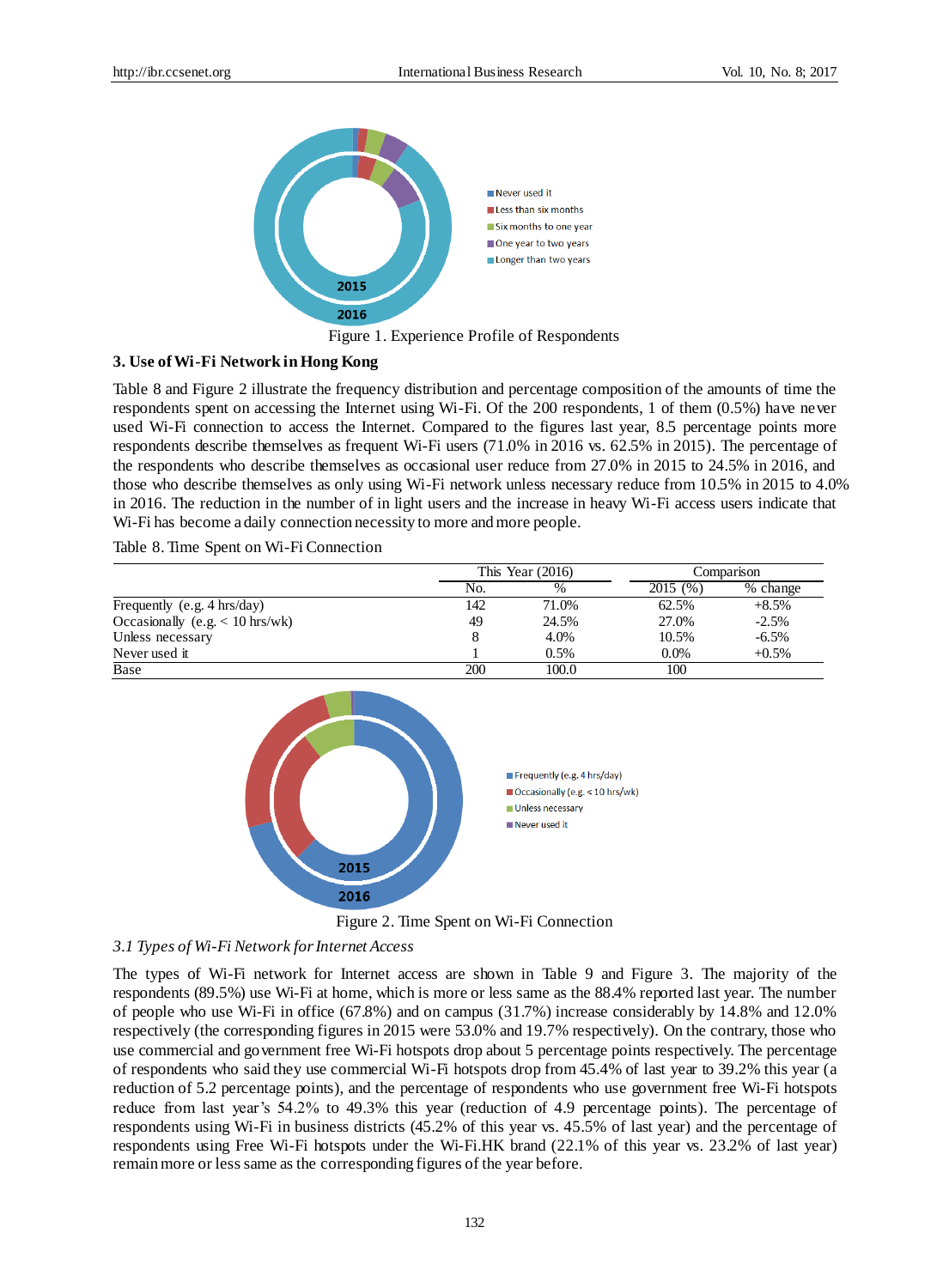#### Table 9. Types of Wi-Fi Network Used for Internet Access

|                                                                      | This Year | (2016)        | Last Year $(2015)$ | Diff.   |
|----------------------------------------------------------------------|-----------|---------------|--------------------|---------|
|                                                                      | No.       | $\frac{6}{9}$ | %                  | $\%$    |
| Wi-Fi at Home                                                        | 178       | 89.5          | 88.4               | $+1.1$  |
| Wi-Fi on Campus                                                      | 63        | 31.7          | 19.7               | $+12.0$ |
| W <sub>i</sub> -F <sub>i</sub> in Office                             | 135       | 67.8          | 53.0               | $+14.8$ |
| W <sub>i</sub> -F <sub>i</sub> in business districts                 | 90        | 45.2          | 45.5               | $-0.3$  |
| W <sub>1</sub> -Fi hotspots provided by commercial service providers | 78        | 39.2          | 44.4               | $-5.2$  |
| GovWi-Fi public hotspots                                             | 98        | 49.3          | 54.2               | $-4.9$  |
| Free Wi-Fi hotspots under the Wi-Fi.HK brand                         | 44        | 22.1          | 23.2               | $-1.1$  |
| Base                                                                 | 199       | 100.0         | 100.0              |         |



Figure 3. Types of Wi-Fi Network Used for Internet Access

## *3.2 User Profiles of the Seven Main Types of Wi-Fi Internet Access*

## 3.2.1 Wi-Fi Using Experience Profiles

Table 10 below shows the Wi-Fi using experience profiles of the respondents in terms of the seven main types of Wi-Fi network. It is clear that the more experienced users (those with more than two years of experience of using Wi-Fi) access the Internet using Wi-Fi at home (93.4%), Wi-Fi in office (65.2%), GovWi-Fi (48.6%), and Wi-Fi in business districts (47.0%), while all of the less experienced users (those with less than six months of experience of using Wi-Fi) gain access to the Internet through Wi-Fi hotspots provided by commercial service providers and the GovWi-Fi network.

Table 10. Wi-Fi Using Experience in Terms of Wi-Fi Internet Network

| $< 6$ months | $1/2$ to 1 year | 1-2 years | $>$ 2 years |
|--------------|-----------------|-----------|-------------|
| 66.7%        | 50.0%           | 25.0%     | 93.4%       |
| 33.3%        | 16.7%           | $0.0\%$   | 33.2%       |
| 66.7%        | 50.0%           | 12.5%     | 65.2%       |
| 66.7%        | 16.7%           | 12.5%     | 47.0%       |
| 100.0%       | 50.0%           | 62.5%     | 36.5%       |
| 100.0%       | 66.7%           | 25.0%     | 48.6%       |
| $0.0\%$      | 16.7%           | $0.0\%$   | 23.2%       |
|              |                 |           |             |

3.2.2 Gender Profiles

Table 11. Use of Wi-Fi Network for Internet Access by Gender

|                                                         | Male   | Female |
|---------------------------------------------------------|--------|--------|
| Wi-Fi at Home                                           | 90.16% | 87.01% |
| Wi-Fi on Campus                                         | 31.15% | 32.47% |
| W <sub>i</sub> -Fi in Office                            | 63.93% | 59.74% |
| W <sub>i</sub> -F <sub>i</sub> in business districts    | 47.54% | 41.56% |
| Wi-Fi hotspots provided by commercial service providers | 38.52% | 40.26% |
| GovWi-Fi public hotspots                                | 51.64% | 45.45% |
| Free Wi-Fi hotspots under the Wi-Fi.HK brand            | 23.77% | 19.48% |

Table 11 above shows the gender profiles of the respondents in terms of the seven main types of Wi-Fi network. Both genders show a similar pattern in terms of the types of Wi-Fi network used. The majority of them (90.2% of the males and 87.0% of the females) use Wi-Fi at home. Those who use Wi-Fi in office came second (63.9% of the males and 59.7% of the females). They are followed by those who use GovWi-Fi public hotspots (51.6%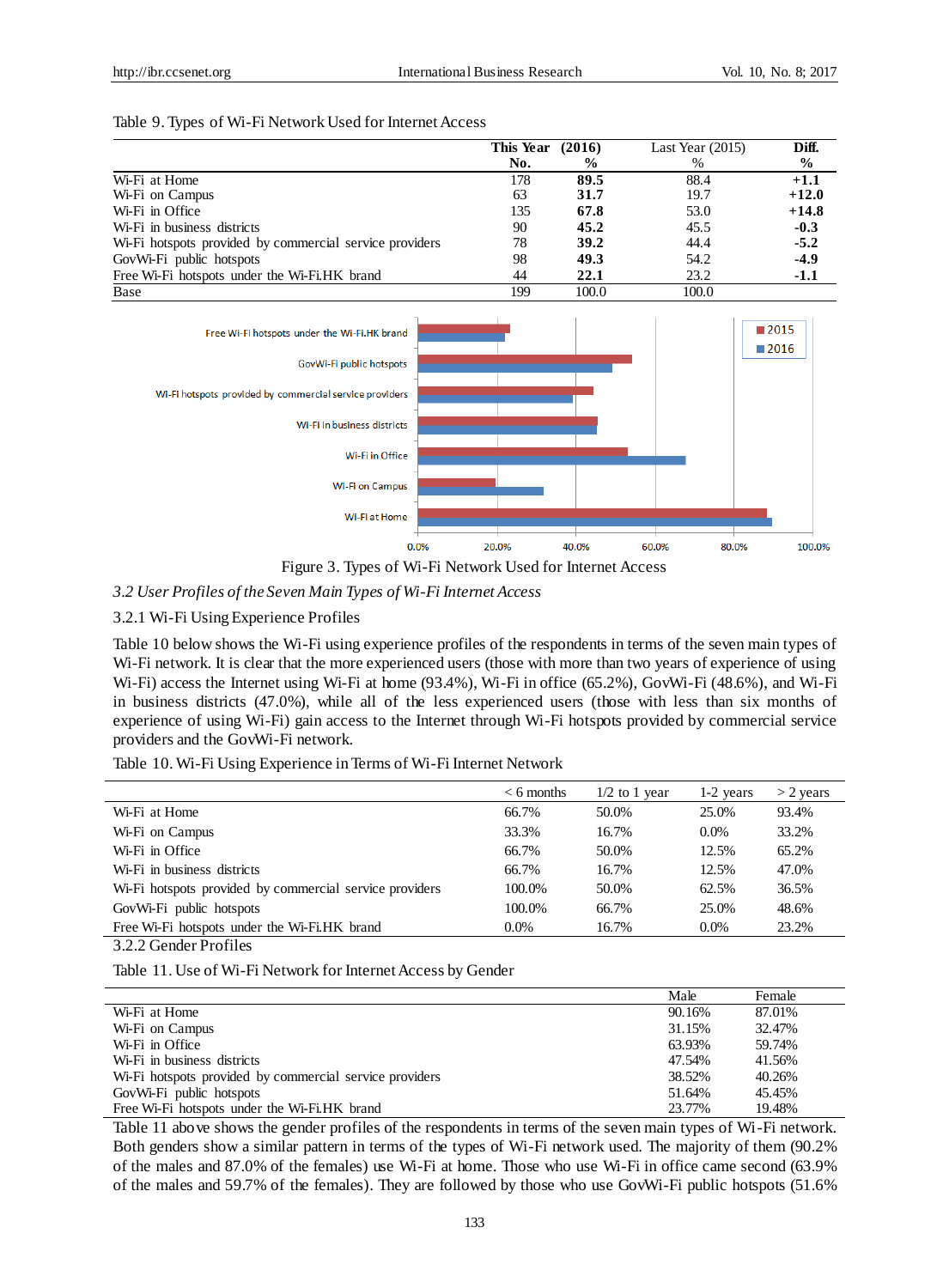of the males and 45.5% of the females), those who use Wi-Fi in business districts (47.5% of males and 41.6% of females) and those who use Wi-Fi hotspots provided by commercial service providers (38.5% of the males and 40.3% of the females).

## 3.2.3 Marital Status Profiles

Figure 12 below shows a breakdown of the use of the seven main types of Wi-Fi Internet network by marital status. Although the majority of the respondents, both single and married, use Wi-Fi at home (91.11% of the single and 84.62% of the married) and in office (65.93% of the single and 55.38% of the married), there are more single than married people using Wi-Fi accesses across all the seven main types. About half of the respondents use GovWi-Fi public hotspots (50.37% of the single and 46.15% of the married). More than one-third of the respondents use Wi-Fi in business districts (48.15% of the single and 38.46% of the married) and Wi-Fi hotspots provided by commercial service providers (40.74% of the single and 35.38% of the married). About one-fifth of the respondents use Free Wi-Fi hotspots under the Wi-Fi.HK brand (23.70% of the single and 18.45% of the married). As regards the respondents using Wi-Fi on campus, there are considerable difference between the single (37.78%) and married (18.45%) respondents.

Table 12. Use of Wi-Fi Network for Internet Access by Marital Status

|                                                                                  | Single | Married |
|----------------------------------------------------------------------------------|--------|---------|
| Wi-Fi at Home                                                                    | 91.11% | 84.62%  |
| Wi-Fi on Campus                                                                  | 37.78% | 18.46%  |
| W <sub>1</sub> -F <sub>1</sub> in Office                                         | 65.93% | 55.38%  |
| W <sub>i</sub> -F <sub>i</sub> in business districts                             | 48.15% | 38.46%  |
| W <sub>i</sub> -F <sub>i</sub> hotspots provided by commercial service providers | 40.74% | 35.38%  |
| GovWi-Fi public hotspots                                                         | 50.37% | 46.15%  |
| Free Wi-Fi hotspots under the Wi-Fi.HK brand                                     | 23.70% | 18.45%  |

3.2.4 Age Profiles

As there are only 2 respondents in the "15-18 years old" age group and 3 persons in the "over 65 year old" age group, the number is too small for yielding any useful insight hence these two groups are excluded from the analysis.

Table 13 below shows a breakdown of the use of the seven main types of Wi-Fi Internet network by the 5 remaining age groups. Using Wi-Fi at home (with a share ranging from 81.5% to 96.6%), using Wi-Fi in office (with a share ranging from 48.2% to 77.1%) and GovWi-Fi public hotspots (with a share ranging from 46.3% to 57.1%) are the three most used Internet access conduits across all these age groups.

Table 13. Use of Wi-Fi Network for Internet Access by Age

|                                                                                  | $19-25$ | $26 - 35$ | 36-45 | 46-55 | 56-65 |  |
|----------------------------------------------------------------------------------|---------|-----------|-------|-------|-------|--|
| Wi-Fi at Home                                                                    | 81.5%   | 85.0%     | 96.6% | 94.3% | 91.7% |  |
| Wi-Fi on Campus                                                                  | 29.6%   | 26.3%     | 34.5% | 34.3% | 45.8% |  |
| Wi-Fi in Office                                                                  | 48.2%   | 61.3%     | 58.6% | 77.1% | 66.7% |  |
| Wi-Fi in business districts                                                      | 37.0%   | 41.3%     | 41.4% | 65.7% | 45.8% |  |
| W <sub>1</sub> -F <sub>1</sub> hotspots provided by commercial service providers | 40.7%   | 40.0%     | 41.4% | 42.9% | 33.3% |  |
| GovWi-Fi public hotspots                                                         | 51.9%   | 46.3%     | 48.3% | 57.1% | 50.0% |  |
| Free Wi-Fi hotspots under the Wi-Fi.HK brand                                     | 22.2%   | 17.5%     | 17.2% | 37.1% | 25.0% |  |
| $\alpha \alpha = \pi + \cdots \quad \pi \quad \text{and}$                        |         |           |       |       |       |  |

3.2.5 Education Profiles

As there is only 1 respondent in the "Junior Secondary" educational level group, the response from this group is too small for yielding any useful insight and hence it is excluded from the analysis.

Table 14 below shows a breakdown of the use of the seven main types of Wi-Fi Internet network by the 4 remaining educational level groups. Using Wi-Fi at home (with a share ranging from 85.6% to 95.7%), using Wi-Fi in office (with a share ranging from 57.8% to 73.9%) and GovWi-Fi public hotspots (with a share ranging from 40.0% to 60.9%) are the three most used Internet access conduits across all these age groups.

It is notable that the respondents with lower education level (Senior Secondary School and Associate Degree) tend to use more free Wi-Fi services. 60.9% of the respondents with senior secondary school education use GovWi-Fi public hotspots, while only 40.0% of the bachelor degree holders use the same; 34.8% of the respondents with senior secondary school education use Free Wi-Fi hotspots under the Wi-Fi.HK brand, while only 16.7% of the bachelor degree holders and postgraduate degree holders use the same. The huge differences in using which conduit of access to the Internet indicates that both GovWi-Fi public hotspots and free Wi-Fi hotspots under the Wi-Fi.HK brand play a helpful role in narrowing the digital gap in Hong Kong.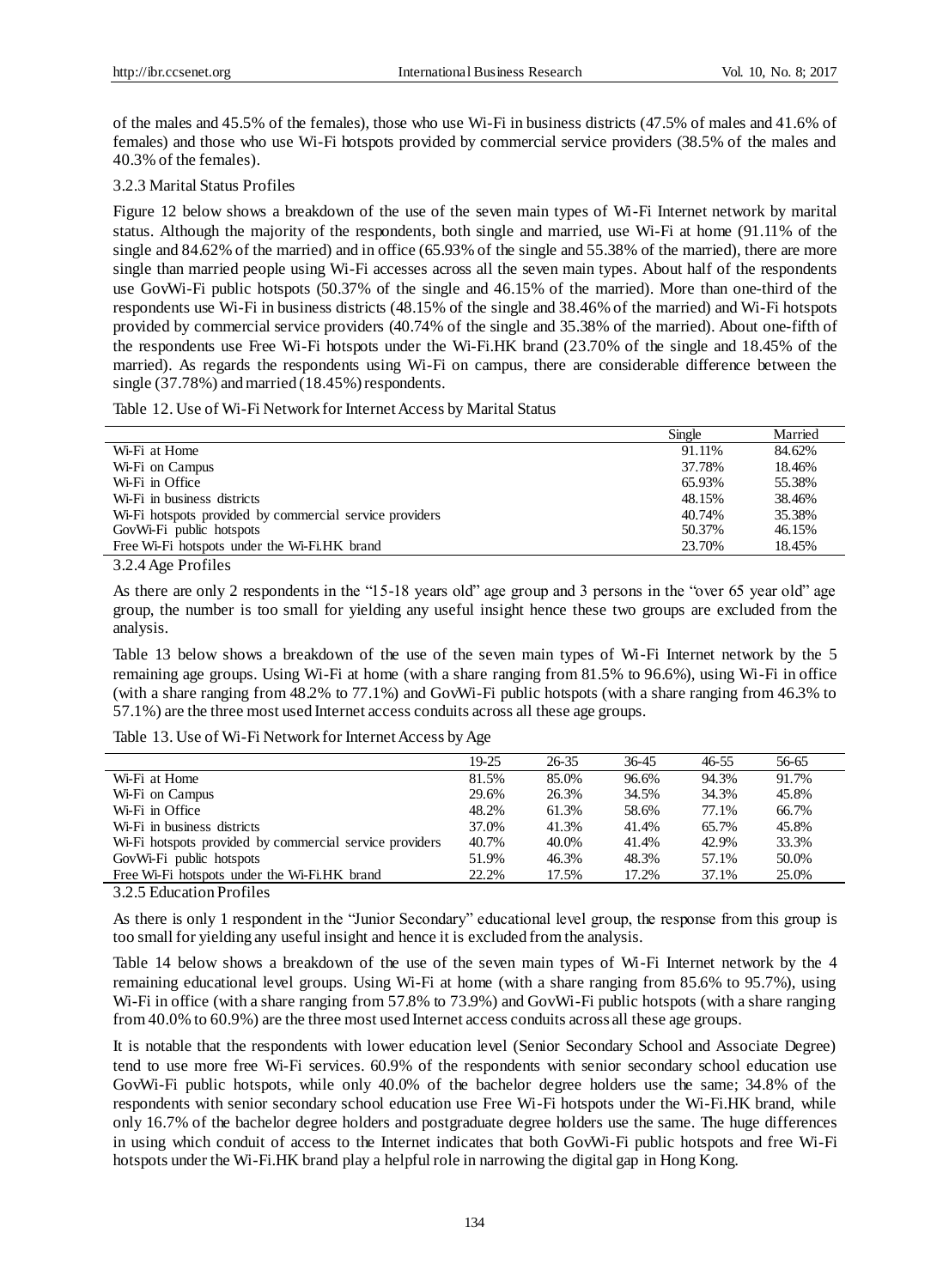|                                                         | Senior Sec. | Asso. Deg. | Bachelor<br>Degree | Postgrad. |
|---------------------------------------------------------|-------------|------------|--------------------|-----------|
| Wi-Fi at Home                                           | 95.7%       | 92.9%      | 85.6%              | 86.7%     |
| Wi-Fi on Campus                                         | 34.8%       | 35.7%      | 26.7%              | 36.7%     |
| Wi-Fi in Office                                         | 73.9%       | 62.5%      | 57.8%              | 70.0%     |
| W <sub>i</sub> -F <sub>i</sub> in business districts    | 47.8%       | 46.4%      | 38.9%              | 60.0%     |
| Wi-Fi hotspots provided by commercial service providers | 52.2%       | 39.3%      | 33.3%              | 46.7%     |
| GovWi-Fi public hotspots                                | 60.9%       | 57.1%      | 44.4%              | 40.0%     |
| Free Wi-Fi hotspots under the Wi-Fi.HK brand            | 34.8%       | 28.6%      | 16.7%              | 16.7%     |

#### Table 14. Use of Wi-Fi Network for Internet Access by Educational Level

3.2.6 Place of Residence Profiles

Table 15 below shows a breakdown of the use of the seven main types of Wi-Fi Internet network by the 4 places of residence groups. Using Wi-Fi at home (with a share ranging from 87.7% to 91.0%), using Wi-Fi in office (with a share ranging from 57.8% to 73.9%) are the most used Internet access conduits across all age groups. However, it is noteworthy that, other than using Wi-Fi at home, respondents living on outlaying islands also use free GovWi-Fi public hotspots for accessing the Internet (44.4%) and only 11.1% of them use Wi-Fi in office. On the other hand, using Wi-Fi in office ranks second as the major Internet access conduit for people living on Hong Kong Island (64.9%), Kowloon (56.7%) and the New Territories (71.6%).

Table 15. Use of Wi-Fi Network for Internet Access by Place of Residence

|                                                                                                                                                                                     | HK Island | Kowloon | New                | Outlaying      |
|-------------------------------------------------------------------------------------------------------------------------------------------------------------------------------------|-----------|---------|--------------------|----------------|
|                                                                                                                                                                                     |           |         | <b>Territories</b> | <b>Islands</b> |
| Wi-Fi at Home                                                                                                                                                                       | 87.7%     | 91.0%   | 88.1%              | 88.9%          |
| Wi-Fi on Campus                                                                                                                                                                     | 28.1%     | 40.3%   | 28.4%              | 11.1%          |
| Wi-Fi in Office                                                                                                                                                                     | 64.9%     | 56.7%   | 71.6%              | 22.2%          |
| W <sub>i</sub> -F <sub>i</sub> in business districts                                                                                                                                | 45.6%     | 41.8%   | 50.7%              | 22.2%          |
| W <sub>i</sub> -F <sub>i</sub> hotspots provided by commercial service providers                                                                                                    | 38.6%     | 38.8%   | 41.8%              | 22.2\$         |
| GovWi-Fi public hotspots                                                                                                                                                            | 47.4%     | 52.2%   | 47.8%              | 44.4%          |
| Free Wi-Fi hotspots under the Wi-Fi.HK brand                                                                                                                                        | 24.6%     | 28.4%   | 16.4%              | $0.0\%$        |
| 2.2.77<br>$\mathcal{C}$ $\mathbf{I}$ $\mathbf{I}$ $\mathbf{I}$ $\mathbf{I}$ $\mathbf{I}$ $\mathbf{I}$ $\mathbf{I}$ $\mathbf{I}$ $\mathbf{I}$ $\mathbf{I}$ $\mathbf{I}$ $\mathbf{I}$ |           |         |                    |                |

*3.3 Use of Wi-Fi Network*

Table 16 shows the kinds of device used by the respondents to connect to Wi-Fi network. Amongst the 199 respondents who use Wi-Fi network, the majority of them use smartphones (88.5%) and personal computers (61.5%) to access Wi-Fi. A little over half of them (54.5%) use tablets, such as iPads, to access Wi-Fi. Only very few respondents (2.0%) use PDAs to access Wi-Fi.

Table 16. How do you access Wi-Fi?

|                                | Sample |       |  |
|--------------------------------|--------|-------|--|
|                                | No.    | $\%$  |  |
| Use PC to access Wi-Fi         | 123    | 61.5% |  |
| Use tablet to access Wi-Fi     | 109    | 54.5% |  |
| Use smartphone to access Wi-Fi | 177    | 88.5% |  |
| Use PDA to access Wi-Fi        |        | 2.0%  |  |
| Base                           | 199    |       |  |

As shown in Table 17, amongst the 199 respondents who use Wi-Fi to access the Internet, only 1.5% of them are not users of smartphones. They, instead, used personal computers, tablets or other portable devices to connect to the Wi-Fi network. For those who use smartphones, the majority of them use Android smartphones (58.8%). However, it is noteworthy that the percentage share in this year has dropped by 16.3 percentage points from the 75.1% recorded in 2015. This share of smartphone users is followed by those who use Apple iPhones(43.2%), which shows an increase of 16.3 percentage points from the 26.9% in 2015. The percentage of the respondents using smartphones other than an Android or iPhone is small (2.5%) and is on the decline (from 5.0% in 2015 to 2.5% in 2016).

Table 17. Are you a Smartphone user?

|                       |     | This Year $(2016)$ |          | Comparison               |
|-----------------------|-----|--------------------|----------|--------------------------|
|                       | No. | %                  | 2015 (%) | % change                 |
| iOS smartphone user   | 86  | 43.2%              | 26.9%    | $+16.3%$                 |
| Android phone user    | 117 | 58.8%              | 75.1%    | $-16.3%$                 |
| Other smartphone user |     | 2.5%               | 5.0%     | $-2.5%$                  |
| Not use smartphone    |     | 1.5%               | 1.5%     | $\overline{\phantom{0}}$ |
| Base                  | 199 |                    |          |                          |

As shown in Table 18 and Figure 4, amongst the 199 respondents who use Wi-Fi to access the Internet, their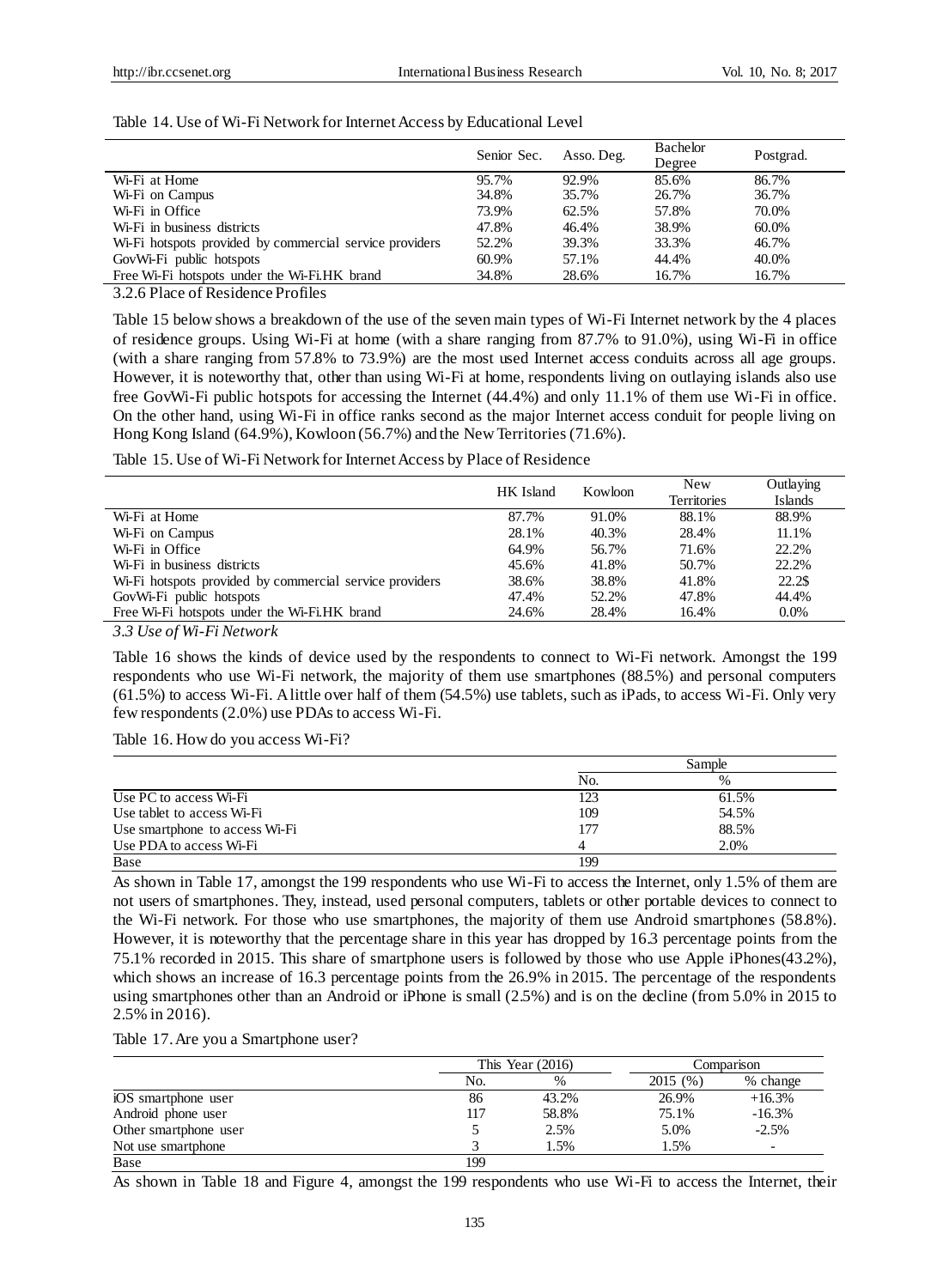Wi-Fi usage pattern shows a slight deviation from that reported last year. In this year (2016), the majority of the 199 respondents use Wi-Fi to obtain information from the Internet (78.4%). They are followed by those who use Wi-Fi to contact friends (70.4%). However, in the survey conducted last year (2015), the main use of Wi-Fi is to contact friends (76.6% in 2015), which is followed by those who use it for obtaining information from the Internet (75.1% in 2015).

Meanwhile, the percentage of respondents who need to use Wi-Fi to conduct activities online (63.3%) and complete their work (55.3%) are both on the rise when compared with the figures reported last year (53.2% and 48.3% respectively). The percentage increases are 10.1 percentage points and 7.00 percentage points respectively.

|                                                                 | This Year $(2016)$ |       |         | Comparison |
|-----------------------------------------------------------------|--------------------|-------|---------|------------|
|                                                                 | No.                | $\%$  | 2015(%) | % change   |
| Must use Wi-Fi to complete my work                              | 110                | 55.3% | 48.3%   | $+7.0\%$   |
| Must use Wi-Fi to support my learning                           | 63                 | 31.7% | 36.3%   | $-4.6%$    |
| Use Wi-Fi to contact friends                                    | 140                | 70.4% | 76.6%   | $-6.2%$    |
| Use Wi-Fi to obtain information from the Internet               | 156                | 78.4% | 75.1%   | $+3.3%$    |
| Use W <sub>i</sub> -F <sub>i</sub> to conduct activities online | 126                | 63.3% | 53.2%   | $+10.1%$   |
| Base                                                            | 199                |       |         |            |

Table 18. Why do you use Wi-Fi to access the Internet?



Figure 4. Why do you use Wi-Fi to access the Internet?

Figure 19 below shows a breakdown of the reasons of using Wi-Fi network by gender. Among the 199 Wi-Fi users surveyed, it is revealed that male and female respondents have rather similar Wi-Fi usage patterns. Using Wi-Fi to contact friends, using Wi-Fi to obtain information from the Internet and using Wi-Fi to conduct activities online are the 3 most cited uses of Wi-Fi network in both groups. However, there are minor differences. The use of Wi-Fi to contact friends takes up the biggest share of use among the males (73.6%), while the same use only ranks second (65.5%) among the females. Meanwhile using Wi-Fi to obtain information from the Internet is the most common reason of using Wi-Fi for the female group (76.9%), while the same only ranks second (71.1% ) among the males. The male group reports a slightly higher percentage of respondents who claim that they must use Wi-Fi to complete work than the female group (57.0% for the males and 52.6% for the females). Both groups have more or less the same percentage of respondents who claim that they must use Wi-Fi to support their learning (31.4% for the males and 32.1% for the females).

#### Table 19. Reason of Using of Wi-Fi Network by Gender

|                                                                 | Male $(N=121)$ |      |     | Female $(N=78)$ |
|-----------------------------------------------------------------|----------------|------|-----|-----------------|
|                                                                 | No.            | $\%$ | No. | $\%$            |
| Must use Wi-Fi to complete my work                              | 69             | 57.0 |     | 52.6            |
| Must use Wi-Fi to support my learning                           | 38             | 31.4 | 25  | 32.1            |
| Use Wi-Fi to contact friends                                    | 89             | 73.6 |     | 65.4            |
| Use Wi-Fi to obtain information from the Internet               | 86             | 71.1 | 60  | 76.9            |
| Use W <sub>i</sub> -F <sub>i</sub> to conduct activities online | 75             | 62.0 |     | 65.4            |

Table 20 shows the activities conducted by the respondents while using the Wi-Fi network. Social networking (79.4%), checking and answering emails (77.4%), and searching for and downloading information (75.9%) are the 3 most common activities conducted among the 199 respondents. About half of the respondents used Wi-Fi to play on-line games (50.8%), conduct on-line purchasing (50.8%) and download or buy mobile Apps (48.7%). 30.2% of the respondents use Wi-Fi to download/buy ringtones, images, music and only about a quarter of the respondents (25.6%) use Wi-Fi to perform investment activities, e.g., on-line brokerage (30.2%).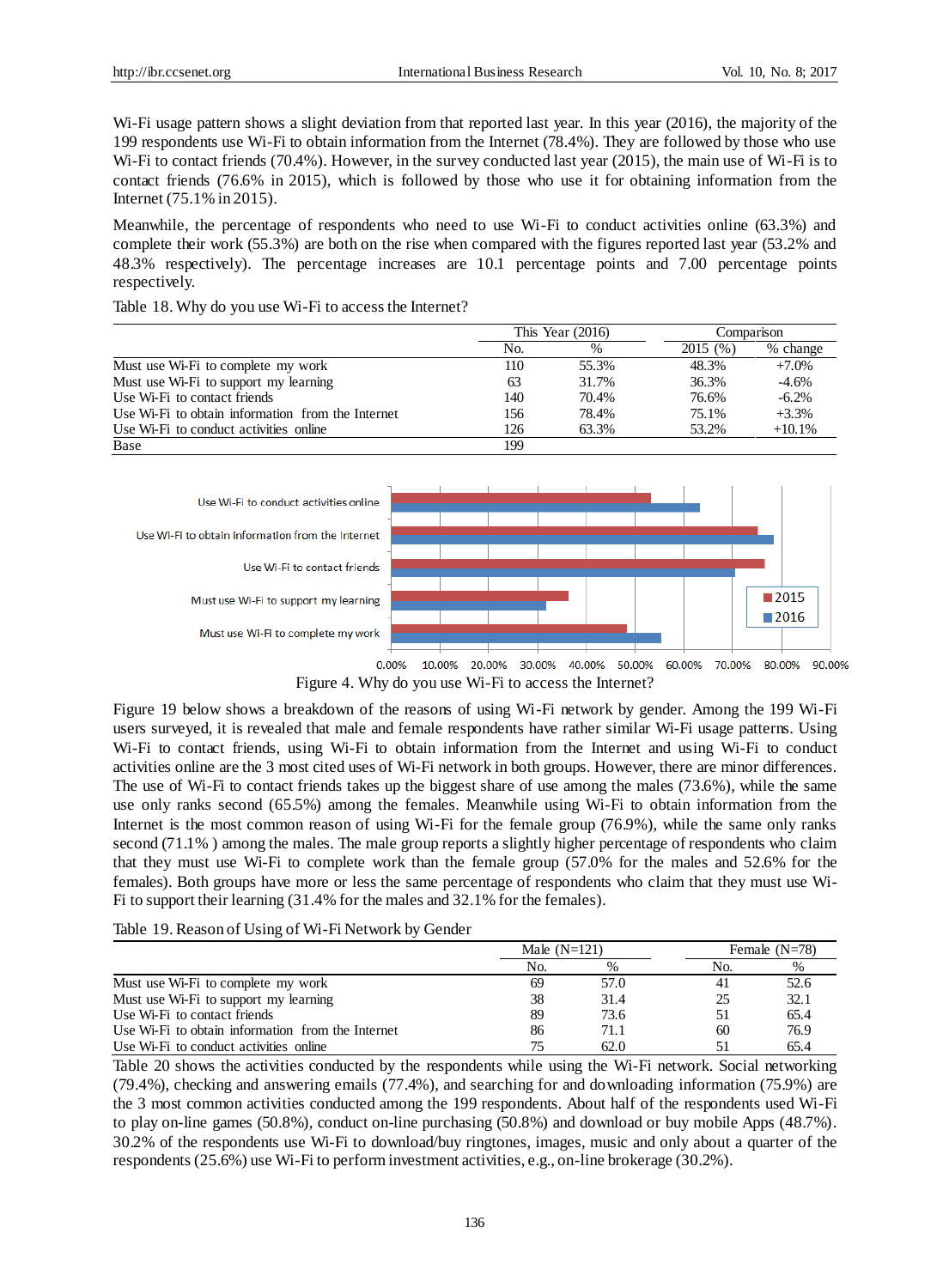#### Table 20. Activities conducted using the Wi-Fi network



Figure 5. Activities conducted using the Wi-Fi network

# **4. Using Wi-Fi for Mobile Messaging and Social Networking**

# *4.1 Mobile Messaging*

Table 21 below shows the types of mobile messaging Apps used by the respondents and the resulting figures are benchmarked with the percentages reported last year. Similar to last year, only a small percentage of respondents (1.5%) do not use mobile messaging and the percentage has dropped from the 4.0% reported last year to 1.5% this year.

For those 199 Wi-Fi users who used mobile messaging, a large majority of them (95.0%) use WhatsApp, indicating a rising trend. This suggests that WhatsApp is the dominated mobile messaging App in Hong Kong. The second and third most popular Apps are WeChat (40.7%) and LINE (35.7%). The percentage of LINE users increases considerably by 9.3 percentage points, from last year's 26.4% to this year's 35.7%. Meanwhile the percentage of WeChat users reduces slightly by 2.6 percentage points, from last year's 43.3 % to this year's 40.7%. It is also noticeable that more and more Wi-Fi network users are using other mobile messaging Apps, such as Viber. The percentages of people using mobile messaging Apps other than WhatsApp, LINE and WeChat doubles as compared to the year before (increasing from 12.4% in 2015 to 25.1% in 2016).

#### Table 21. Types of Wi-Fi Mobile Messaging Apps

|                                   | This Year $(2016)$ |      | Comparison |          |
|-----------------------------------|--------------------|------|------------|----------|
|                                   | No.                | %    | 2015 (%)   | % change |
| Whatsapp                          | 189                | 95.0 | 90.5       | $+4.5$   |
| <b>LINE</b>                       | 71                 | 35.7 | 26.4       | $+9.3$   |
| WeChat                            | 81                 | 40.7 | 43.3       | $-2.6$   |
| Use other mobile messaging Apps   | 50                 | 25.1 | 12.4       | $+12.7$  |
| Not using any mobile message Apps |                    | 1.5  | 4.0        | $-2.5$   |
| Base                              | 199                |      |            |          |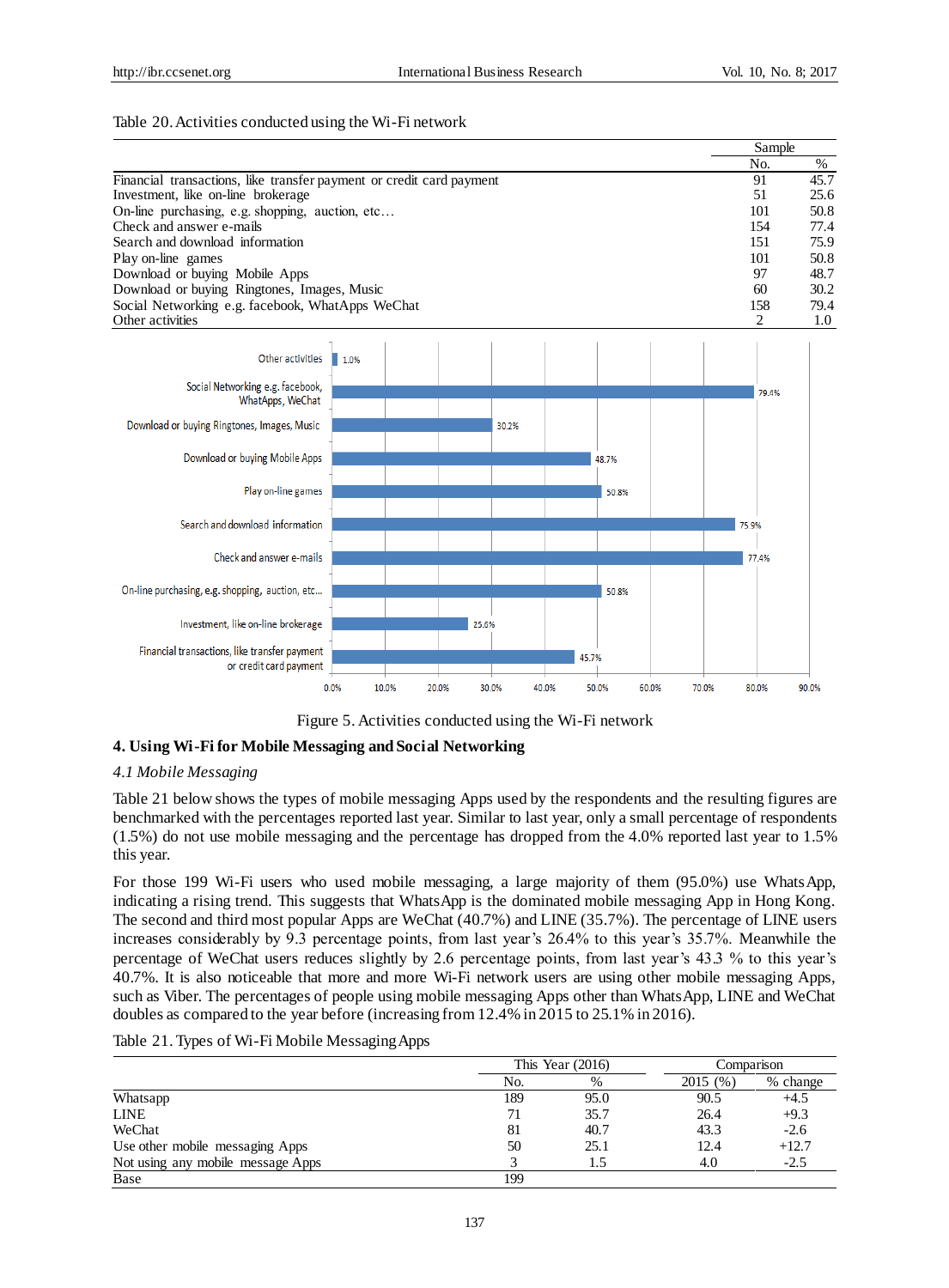Table 22 and Figure 6 below show how mobile messaging Apps are used among the 199 Wi-Fi users. It is noticed that the percentages across all mobile messaging Apps used record an increase as compared to the findings last year and the percentages of increases are considerable (ranging from 4.1% to 10.4%) in general except that only a 1.1 percentage points increase is recorded with respect to textual communication. Although the percentage increase is low, similar to last year, textual communication is the most used mobile messaging Apps this year (84.9% in 2016) as well as the year before (83.8% in 2015). Textual plus emoticon is the second most used (78.4 in 2016 and 68.0% in 2015) mobile Apps and the people using this kind of messaging Apps is on the increase (by 10.4 percentage points). Group chat (70.9% in 2016 and 62.4% in 2015) and voice messaging (57.3% in 2016 and 49.2% in 2015) are also important mobile messaging Apps and the percentages of the relevant users are on the rise (by 8.5 and 8.1 percentage points respectively). Although the primary function of mobile phone is voice communication, the percentage of respondents using mobile messaging Apps for voice communication is on the rise, but still remains as the least amongst the various messaging functionalities for two consecutive years (43.2% in 2016 and 39.1% in 2015).





Table 22. Use of Mobile Messaging Apps Used

|                              | This Year $(2016)$ |      | Comparison |          |
|------------------------------|--------------------|------|------------|----------|
|                              | No.                | $\%$ | 2015 (%)   | % change |
| <b>Textual Communication</b> | 169                | 84.9 | 83.8       | $+1.1$   |
| Voice Messaging              | 114                | 57.3 | 49.2       | $+8.1$   |
| Group Chats                  | 141                | 70.9 | 62.4       | $+8.5$   |
| Textual plus Emoticon        | 156                | 78.4 | 68.0       | $+10.4$  |
| Voice Communication          | 86                 | 43.2 | 39.1       | $+4.1$   |
| Base                         | 199                |      |            |          |

Table 23 and Figure 7 below show the percentage of online time that the respondents spent on using mobile messaging Apps. After benchmarking the numbers with last year's figures, it is noted that the respondents this year have a rather different profile with regard to the percentage of online time spent on mobile messaging. Last year, we found that the majority (33.0%) of the respondents used 10-25% of their online time for mobile messaging while this year, the majority (34.7%) of the respondents use 26-50%of their online time for mobile messaging.

Those who use less than 10% of their online time for mobile messaging have reduced considerably (by 13.4 percentage points) from 23.5% in 2015 to 10.1% in 2016. On the contrary, those who use more than 75% of their online time for mobile messaging increase considerably (by 5.0 percentage points) from 8.0% in 2015 to 13.0% in 2016 (7.5% of respondents use 76-90% of their online time for mobile messaging and 5.5% of respondents use more than 90% of their online time to do the same). This indicates the growing number of people spending longer and longer time on mobile messaging.



Figure 7. Percentage of Online Time for Mobile Messaging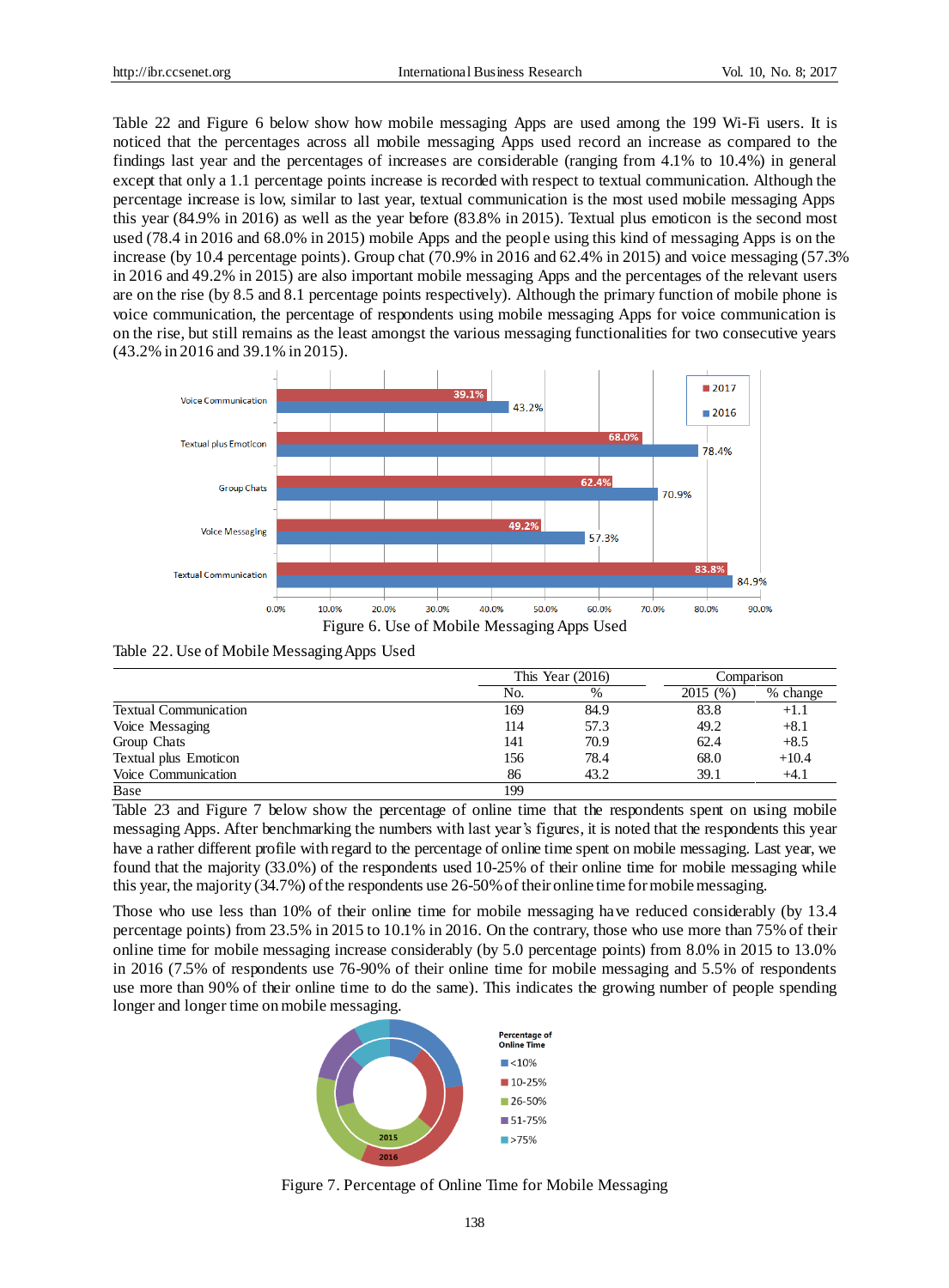|         |     | This Year $(2016)$ |         | Comparison |  |
|---------|-----|--------------------|---------|------------|--|
|         | No. | $\%$               | 2015(%) | % change   |  |
| $<$ 10% | 20  | 10.1               | 23.5    | $-13.4$    |  |
| 10-25%  | 52  | 26.1               | 33.0    | $-6.9$     |  |
| 26-50%  | 69  | 34.7               | 22.0    | $+12.7$    |  |
| 51-75%  | 32  | 16.1               | 13.5    | $+2.6$     |  |
| 76-90%  | 15  | 7.5                |         |            |  |
| $>90\%$ |     | 5.5                | $+8.0$  | $+5.0$     |  |
| Base    | 199 |                    |         |            |  |

### Table 23. Percentage of Online Time for Mobile Messaging

*4.2 Social Networking*

Table 24 shows the types of social networking Apps use by the respondents and the figures are benchmarked with last year's findings. It is noticeable that the percentage of respondents who are not using any social networking Apps has reduced by 2.9 percentage points this year (from 10.4% in 2015 to 7.5% in 2016). Similar to last year, facebook is the most popular social networking Apps and the percentage of respondents using facebook have increased 11.8 percentage points (from 78.1 in 2015 to 89.9% in 2016). Instagram is the second most used social networking Apps among respondents for two consecutive years and the percentage of people using Instagram this year has more than doubled (from 19.9% in 2015 to 46.7% in 2016). Although the user increment is not as high as Instagram, the increase of percentage of LinkedIn users also rise considerably ( 11.2 percentage points), from 17.4% in 2015 to 28.6% in 2016. In addition, with the growing popularity of social networking Apps, more and more respondents are using other social networking Apps (from 8.5% in 2015 to 13.6% in 2016). Twitter is the only social network Apps that recorded a reduction in percentage of users amongst the respondents (from 13.9% in 2015 to 12.6% in 2016).

Table 24. Types of Social Networking Apps Used

|                                    |     | This Year $(2016)$ |          | Comparison |  |
|------------------------------------|-----|--------------------|----------|------------|--|
|                                    | No. | $\%$               | 2015 (%) | % change   |  |
| Twitter user                       | 25  | 12.6               | 13.9     | $-1.3$     |  |
| Facebook user                      | 179 | 89.9               | 78.1     | 11.8       |  |
| LinkedIn user                      | 57  | 28.6               | 17.4     | 11.2       |  |
| Instagram user                     | 93  | 46.7               | 19.9     | 26.8       |  |
| Using other social networking Apps | 27  | 13.6               | 8.5      | 5.1        |  |
| Not using any                      |     | 7.5                | 10.4     | $-2.9$     |  |

Table 25 below shows the percentage of online time the respondents spent on social networking Apps and the numbers are benchmarked with last year's figures. It is noticeable that the respondents this year have a rather different profile with respect to the percentage of online time spent on social networking. Last year, the majority (70.5%) of the respondents used less than 25% of their online time for social networking (35.5% of them used less than 10% and 35.0% of them use 10-25% of their online time), while this year, the majority (61.6%) of the respondents use 10-50% of their online time for social networking (30.8% of them use 10-25% and the same 30.8% of them use 26-50% of their online time).

Table 25. Percentage of Online Time for Social Networking

|         | This Year $(2016)$ |       |         | Comparison |
|---------|--------------------|-------|---------|------------|
|         | No.                | %     | 2015(%) | % change   |
| $<$ 10% | 35                 | 18.9  | 35.5    | $-16.6$    |
| 10-25%  | 57                 | 30.8  | 35.0    | $-4.2$     |
| 26-50%  | 57                 | 30.8  | 17.0    | 13.8       |
| 51-75%  | 25                 | 13.5  | 6.5     |            |
| $>75\%$ |                    | 6.0   | 4.5     | 1.5        |
| Base    | 185                | 100.0 |         |            |



Figure 8. Percentage of Online Time for Social Networking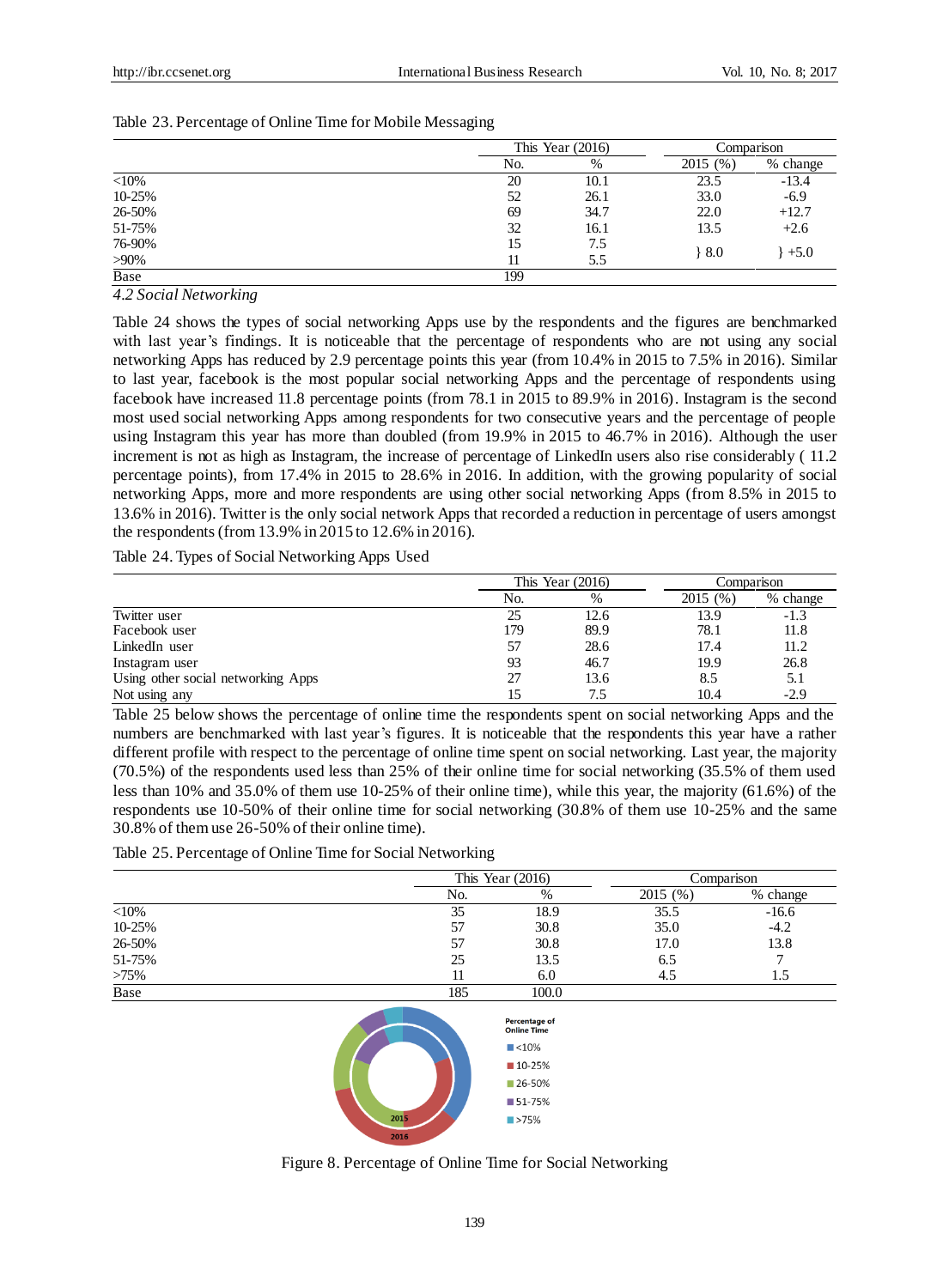The number of those who use less than 10% of their online time for social networking have reduced considerably (16.6 percentage points) from 35.5% in 2015 to 18.9% in 2016. On the contrary, those who use more than half of their online time for social networking increase considerably (8.5 percentage points) from 11.0% in 2015 to 19.5% in 2016 (13.5% of respondents use 51-75% of their online time for social networking and 6.0% of respondents use more than 75% of their online time to do the same). This indicates that more and more people are spending longer and longer time on social networking.

## **5. Internet, Free Wi-Fi and E-Learning**

Table 26 shows the attitude toward e-Learning of our respondents. It is found that the majority of respondents (76.9% or 153 out of 200) use e-Learning and the majority of them say that they will encourage people to use e-Learning (86.9% or 173 out of 200).

Table 26. Respondents' Attitude toward e-Learning

|                                             |        | Yes  |             |          |
|---------------------------------------------|--------|------|-------------|----------|
|                                             | NO.    | $\%$ | No.         |          |
| Have you ever used e-learning               |        | 76.9 |             | <u>.</u> |
| Will you encourage people to use e-learning | $\sim$ | 86.9 | $\sim$<br>- |          |

Table 27 and Figure 9 below show how e-Learning affects learning interest. The majority (74.0%) of the respondents agree that e-Learning can increase his/her learning interest and only a small percentage (6.5%) of the respondents think otherwise.

When being asked whether they believe e-Learning can increase an adult's learning interest in general, the majority (75.0%) of the respondents agree and only a small percentage (4.5%) of them think otherwise. When being asked whether they believe e-Learning can increase secondary school students' learning interest, the majority (78.5%) of the respondents agree but only a small percentage (5.0%) of them do not think so. When being asked whether they believe e-Learning can increase primary school students' learning interest, the majority (80.0%) of the respondents agree and only a small percentage (5.5%) of them disagree.

From the above data, we can conclude that the respondents believe that e-Learning can increase the learning interest of both adults and students. From the small differences observed, our respondents generally believe that e-Learning will benefit younger people (80.0% for primary school student) more than adults (75.0%).

Table 27. e-Learning and Learning Interest

|                                                                                | Strongly |       | Slightly |         | Slightly |          | Strongly |
|--------------------------------------------------------------------------------|----------|-------|----------|---------|----------|----------|----------|
|                                                                                | Agree    | Agree | Agree    | Neutral | Disagree | Disagree | Disagree |
| e-Learning can increase my learning interest                                   | 10.5%    | 43.5% | 20.0%    | 19.5%   | 4.5%     | 2.0%     | $0.0\%$  |
| adults'<br>learning<br>e-Learning can<br>increase<br>interest                  | 12.0%    | 36.0% | 27.0%    | 20.5%   | 3.0%     | 0.5%     | 1.0%     |
| e-Learning can increase secondary<br>school<br>students' learning interest     | 13.0%    | 44.0% | 21.5%    | 16.5%   | 4.0%     | $1.0\%$  | $0.0\%$  |
| school<br>e-Learning can<br>increase<br>primary<br>students' learning interest | 16.0%    | 44.5% | 19.5%    | 14.5%   | 4.0%     | .0%      | 0.5%     |



Figure 9. E-Learning and Learning Interest

## *5.1 E-Learning for Adults*

Table 28 below shows how e-Learning helps adults improve their learning interests. The majority (69.0%) of the respondents believe that e-Learning enhances interest in learning and only a small percentage (7.0%) of them think otherwise. A large majority (92.0%) of the respondents believe that e-Learning makes their information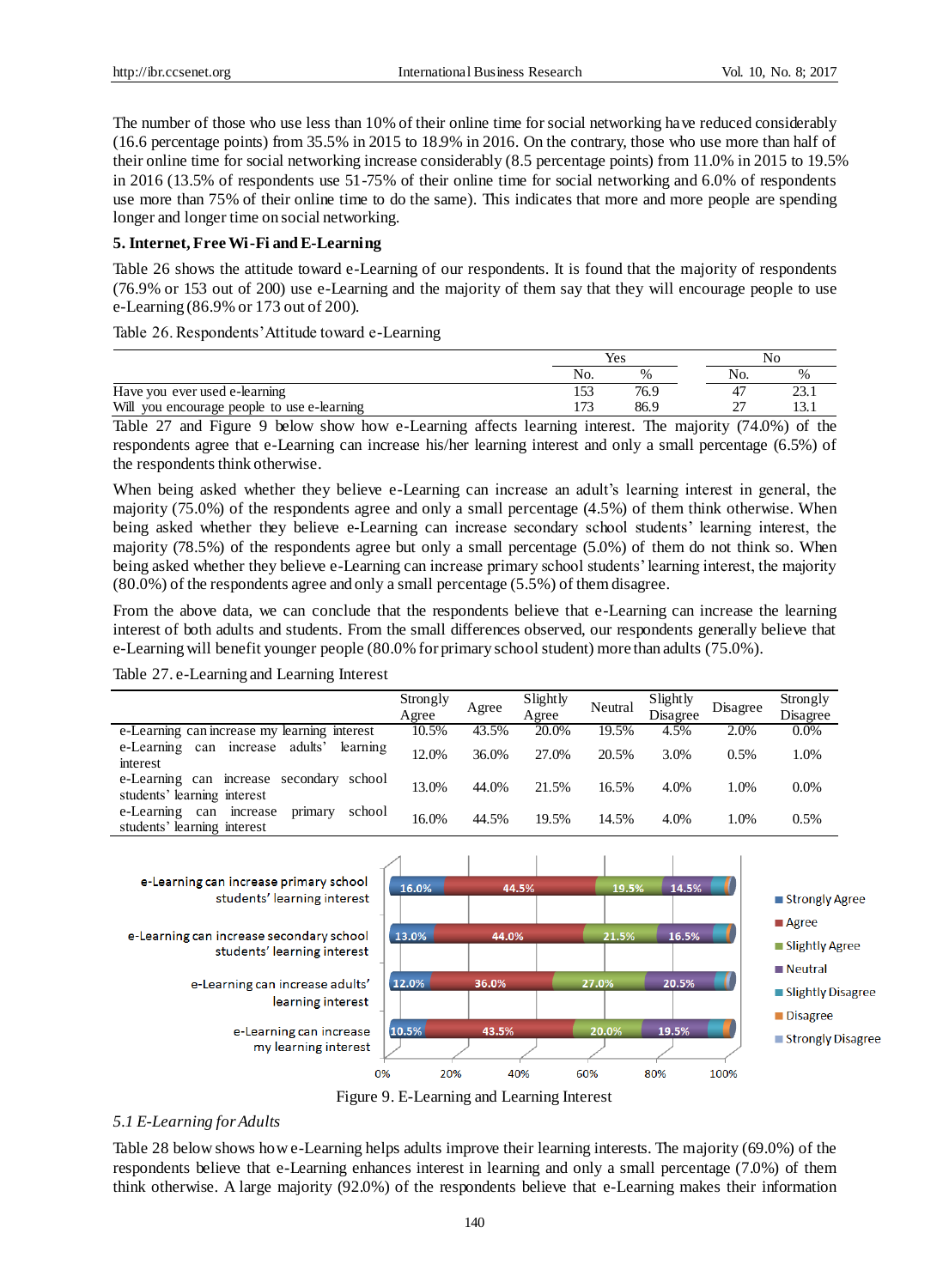collection easier and, among them, 36.0% strongly agree. Only a small percentage (2.0%) of the respondents disagree. A large majority (87.5%) of the respondents believe that e-Learning broaden their horizons and, among them, 29.0% strongly agree. Only a small percentage (1.5%) of the respondents do not believe so. The majority (82.5%) of the respondents believe that e-Learning facilitates communication with their fellow students and only a small percentage (4.0%) of them think otherwise. The majority (81.0%) of the respondents believe that e-Learning facilitates communication with their tutors and only a small percentage (5.5%) of them do not think so. The majority (81.0%) of the respondents believe that e-Learning enhances an adult's self-learning ability but a small percentage (4.0%) of them think otherwise.

Table 28. e-Learning for Adults

|                                                                     | <b>Strongly</b> |       | Slightly | Neutral | Slightly | Disagree | Strongly |
|---------------------------------------------------------------------|-----------------|-------|----------|---------|----------|----------|----------|
|                                                                     | Agree<br>Agree  |       | Agree    |         | Disagree |          | Disagree |
| Enhance interest in learning $(n=200)$                              | 9.0%            | 38.0% | 22.0%    | 24.0%   | 4.0%     | 2.0%     | 1.0%     |
| Make information collection easier $(n=200)$                        | 36.0%           | 46.5% | 9.5%     | 6.0%    | 2.0%     | 0.0%     | $0.0\%$  |
| Broadened horizons $(n=200)$                                        | 29.0%           | 41.0% | 17.5%    | 11.0%   | 1.0%     | 0.5%     | 0.0%     |
| Facilitate<br>fellow<br>with<br>communication<br>students $(n=200)$ | 16.0%           | 45.0% | 21.5%    | 13.5%   | 3.0%     | 1.0%     | 0.0%     |
| with<br>Facilitate<br>communication<br>tutors<br>$(n=200)$          | 13.0%           | 43.5% | 24.5%    | 13.5%   | 3.5%     | 1.0%     | 1.0%     |
| Enhance self-learning ability $(n=200)$                             | 16.5%           | 43.0% | 21.5%    | 15.0%   | 3.5%     | 0.5%     | 0.0%     |
| .                                                                   |                 |       |          |         |          |          |          |

*5.2 E-Learning for Secondary School Students*

Table 29 below shows how e-Learning helps secondary school students improve their learning interests. The majority (81.8%) of the respondents believe that e-Learning enhances secondary school students' interest in learning but only a small percentage (3.5%) of them do not think so. A large majority (90.9%) of the respondents believe that e-Learning makes secondary school students' information collection easier and, among them, 31.0% strongly agree. Only a small percentage (2.0%) of the respondents do not believe e-Learning helps them in this way. The majority (77.7%) of the respondents believe that e-Learning broaden a secondary school student's horizons and, among them, 23.4% strongly believe so. Only a small percentage (4.0%) of the respondents disagree. The majority (81.3%) of the respondents believe that e-Learning facilitates secondary school students' communication with their fellow students and only a small percentage (6.6%) of them think otherwise. The majority (77.7%) of the respondents believe that e-Learning facilitates secondary school students' communication with their tutors and only a small percentage (8.6%) of them disagree. The majority (80.2%) of the respondents believe that e-Learning enhances secondary school students' self-learning ability but a small percentage (5.5%) of them disagree.

Table 29. e-Learning for Secondary School Students

|                                                                                 | Strongly<br>Agree | Agree | Slightly<br>Agree | Neutral | Slightly<br>Disagree | Disagree | Strongly<br>Disagree |
|---------------------------------------------------------------------------------|-------------------|-------|-------------------|---------|----------------------|----------|----------------------|
| Enhance interest in learning $(n=197)$                                          | 11.2%             | 46.7% | 23.9%             | 14.7%   | 3.0%                 | 0.5%     | $0.0\%$              |
| information<br>collection<br>Make<br>easier                                     |                   |       |                   |         |                      |          |                      |
| $(n=197)$                                                                       | 31.0%             | 47.7% | 12.2%             | 7.1%    | 1.5%                 | 0.5%     | $0.0\%$              |
| Broadened horizons                                                              | 23.4%             | 46.7% | 16.2%             | 9.6%    | 3.0%                 | 0.5%     | 0.5%                 |
| Facilitate communication<br>with fellow                                         |                   |       |                   |         |                      |          |                      |
| students $(n=197)$                                                              | 19.3%             | 43.7% | 18.3%             | 12.2%   | 4.1%                 | 2.0%     | 0.5%                 |
| communication<br>Facilitate<br>with<br>tutors                                   |                   |       |                   |         |                      |          |                      |
| $(n=197)$                                                                       | 14.2%             | 40.1% | 23.4%             | 13.7%   | 5.6%                 | 2.0%     | 1.0%                 |
| Enhance self-learning ability<br>$(n=197)$                                      | 14.2%             | 45.2% | 20.8%             | 14.2%   | 3.0%                 | 1.5%     | 1.0%                 |
| $\cdots$ $\cdots$<br>$\sim$ $\sim$<br>$1 \cap 1$<br>$\sim$ $\sim$ $\sim$ $\sim$ |                   |       |                   |         |                      |          |                      |

*5.3 E-Learning for Primary School Students*

Table 30 below shows how e-Learning helps primary school students improve their learning interests. The majority (81.8%) of the respondents believe that e-Learning enhances a primary school student's interest in learning but a small percentage (6.0%) of them disagree. The majority (81.2%) of them believe that e-Learning makes primary school students' information collection easier but a small percentage (6.6%) of them disagree. The majority (83.7%) of the respondents believe that e-Learning broaden primary school students' horizons, those who disagree constitute only a small percentage of 5.0%. The majority (73.1%) of the respondents believe that e-Learning facilitates primary school students' communication with their fellow students but a small percentage (11.7%) of them disagree. The majority (70.4%) of the respondents believe that e-Learning facilitates primary school students' communication with their tutors but a small percentage (11.7%) of them do not think so. The majority (75.7%) of the respondents believe that e-Learning enhances primary school students' self-learning ability but a small percentage (9.1%) of them disagree.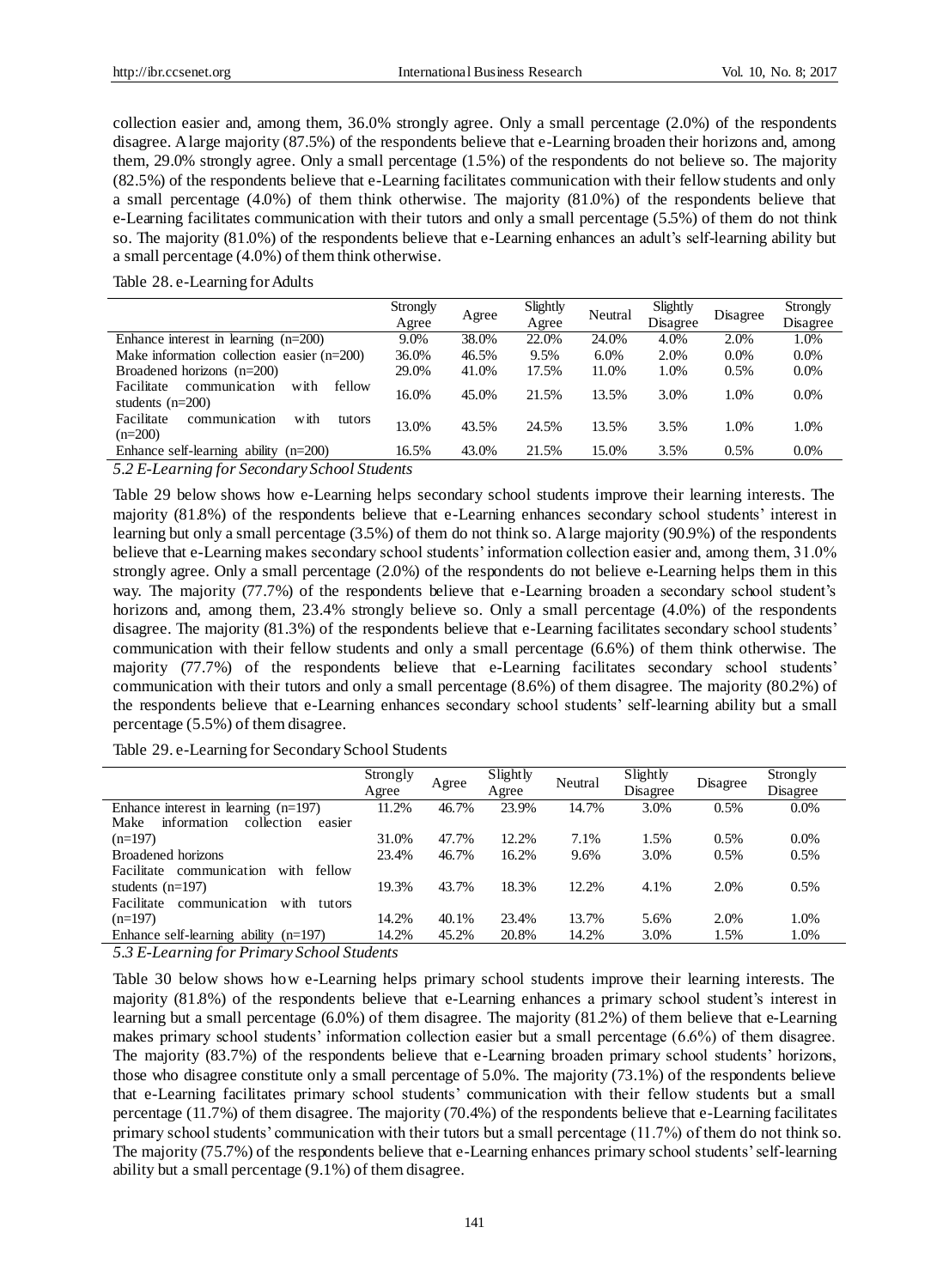Although the respondents generally believe that e-Learning can benefit primary school students, when the data is benchmarked with those for secondary school students and adults, it is obvious that the respondents believe that the benefits will be greater to secondary school students and adults than to primary school students.

Table 30. E-Learning for Primary School Students

|                                               | Strongly |       | Slightly | Neutral | Slightly |          | <b>Strongly</b> |
|-----------------------------------------------|----------|-------|----------|---------|----------|----------|-----------------|
|                                               | Agree    | Agree | Agree    |         | Disagree | Disagree | Disagree        |
| Enhance interest in learning $(n=197)$        | 17.8%    | 45.2% | 18.8%    | 12.2%   | 2.0%     | 3.0%     | 1.0%            |
| Make<br>information<br>collection<br>easier   |          |       |          |         |          |          |                 |
| $(n=196)$                                     | 17.9%    | 39.3% | 24.0%    | 12.2%   | 4.6%     | 1.0%     | 1.0%            |
| Broadened horizons                            | 19.4%    | 42.9% | 21.4%    | 11.2%   | 2.0%     | 2.0%     | 1.0%            |
| communication<br>Facilitate<br>with<br>fellow |          |       |          |         |          |          |                 |
| students $(n=196)$                            | 12.8%    | 37.8% | 22.5%    | 15.3%   | 7.1%     | 3.1%     | 1.5%            |
| Facilitate<br>communication<br>with<br>tutors |          |       |          |         |          |          |                 |
| $(n=196)$                                     | 12.2%    | 34.2% | 24.0%    | 17.9%   | 6.6%     | 3.1%     | 2.0%            |
| Enhance self-learning ability $(n=196)$       | 13.2%    | 39.1% | 23.4%    | 15.2%   | 4.6%     | 3.0%     | 1.5%            |
| 5.4 Free Wi Fi and a Learning                 |          |       |          |         |          |          |                 |

*5.4 Free Wi-Fi and e-Learning* 

Table 31 and Figure 10 below summarize the perceptions of the respondents on whether Free Wi-Fi can help people learn online or not. Respondents in general have a very positive view on the contribution of Free Wi-Fi on e-Learning. The majority (82.0%) of the respondents believe that Free Wi-Fi helps them learn online and only a small percentage (6.5%) of them disagree. The majority (82.9%) of the respondents believe that Free Wi-Fi helps students learn online and only a small percentage (6.0%) of them disagree. The majority (81.5%) of the respondents believe that Free Wi-Fi helps their fellow citizens learn online but only a small percentage (6.0%) of them disagree.

Table 31. Free Wi-Fi and e-Learning

|                                           | Strongly<br>Agree | Agree | Slightly<br>Agree | Neutral | Slightly<br>Disagree | Disagree | Strongly<br>Disagree |
|-------------------------------------------|-------------------|-------|-------------------|---------|----------------------|----------|----------------------|
| Free Wi-Fi help me to learn online        |                   |       |                   |         |                      |          |                      |
| $(n=200)$                                 | 21.5%             | 34.5% | 26.0%             | 11.5%   | 1.5%                 | 3.5%     | 1.5%                 |
| Free Wi-Fi can help student to learn      |                   |       |                   |         |                      |          |                      |
| online $(n=199)$                          | 25.1%             | 34.2% | 23.6%             | 11.1%   | 2.5%                 | 2.0%     | 1.5%                 |
| Free Wi-Fi can help our fellow citizen to |                   |       |                   |         |                      |          |                      |
| learn online                              | 22.0%             | 37.5% | 22.0%             | 12.5%   | 2.5%                 | 2.5%     | 1.0%                 |



Figure 10. Free Wi-Fi and e-Learning

When being asked whether they are worried that their personal information could be leaked while using e-Learning platforms, 188 out of the 200 respondents answered this question. Amongst the 188 respondents, the majority of them (77.13% of 145 out of 188) express concerns over the possible leakage of personal information due to access to e-Learning platforms.

## **6. Wi-Fi Access**

### *6.1 Wi-Fi Tethering*

Last year, we observed that 2.0% of the respondents didn't know what is tethering and didn't know that they could use their smartphones as Wi-Fi hotspots to share Wi-Fi signal. As shown in table 32, this year, among the 199 people responded to our survey, all of them know what is tethering.

Similar to last year, when being asked whether they have ever shared their smartphones as a Wi-Fi Hotspot, i.e.,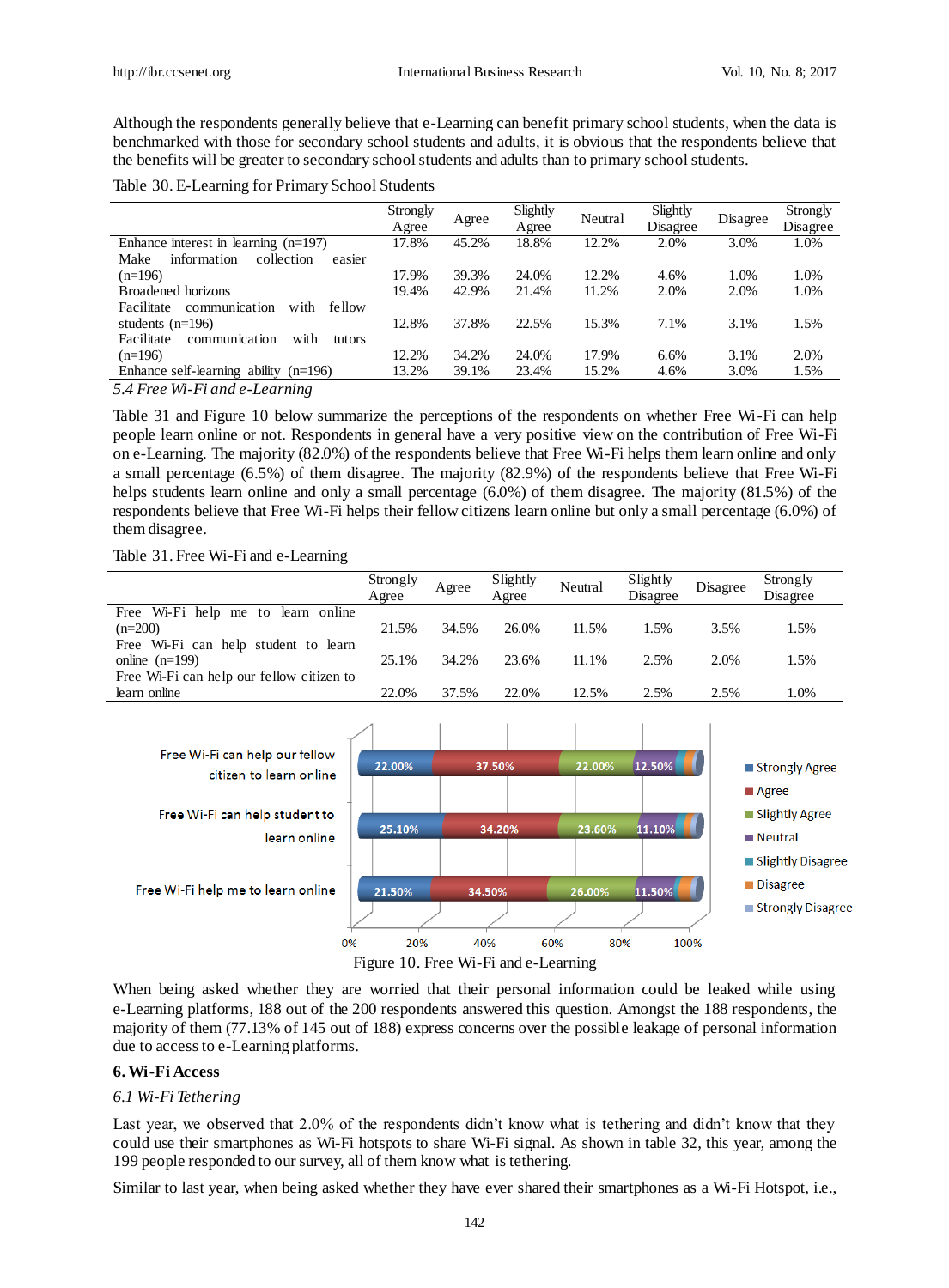Wi-Fi tethering, the majority (66.8%) of the respondents answer in the affirmative but 33.2% of the respondents answer in the negative. However, that percentage of respondents who claimed they have shared their smartphones as a Wi-Fi hotspot increase considerably by 13.8 percentage points to 66.8% from last year's figure of 53.0%.

|  |  |  |  | Table 32. Have you ever shared your Smartphone as a Wi-Fi Hotspot? |
|--|--|--|--|--------------------------------------------------------------------|
|--|--|--|--|--------------------------------------------------------------------|

|                |        | This Year $(2016)$ |                  | Comparison |
|----------------|--------|--------------------|------------------|------------|
|                | No.    | $\%$               | Last Year $(\%)$ | % Changes  |
| Yes            | $\sim$ | 66.8               | 53.0             | $+13.8$    |
| N <sub>o</sub> | 66     | 33.2               | 45.0             | $-11.8$    |
| Don't Know     |        | 0.0                | 2.0%             |            |
| Base           | 199    | 100                |                  |            |

*6.2 Wi-Fi at Home* 

Table 33 below shows the types of Wi-Fi standard the respondents use at home and the data are benchmarked with the 2015 findings. It shows that the majority (51.0%) of the home Wi-Fi users do not know what kinds of Wi-Fi standard they are using. The number is 8.4 percentage points higher than the 42.6% reported last year. One of the reasons may be there are many different Wi-Fi standards and less experienced users might get confused. For those who know the standards they are using, most of them (20.9%) use 802.11n. Those who use 802.11ac (15.3%), which is the most marketed standard for new routers selling in Hong Kong, rank second. The shares of home Wi-Fi users who use older standards, i.e., 802.11a standard, 802.11b standard and 802.11g, are 6.1%, 8.2% and 14.3% respectively.All of them show a decrease when compared with the figures last year.

Table 33. Wi-Fi Standards Used by Home Wi-Fi Users

|            |     | This Year $(2016)$ |         | Comparison |
|------------|-----|--------------------|---------|------------|
|            | No. | %                  | 2015(%) | % change   |
| 802.11b    | 16  | 8.2                | 12.9    | -4.7       |
| 802.11a    | 12  | 6.1                | 6.9     | $-0.8$     |
| 802.11g    | 28  | 14.3               | 18.3    | $-4.0$     |
| 802.11n    | 41  | 20.9               | 29.2    | $-8.3$     |
| 802.11ac   | 30  | 15.3               | 14.4    | $+0.9$     |
| Other      | ◠   | 1.0                | 1.5     | $-0.5$     |
| Don't know | 100 | 51.0               | 42.6    | $+8.4$     |
| Base       | 196 |                    |         |            |

Table 34 below shows the types of Wi-Fi encryptions use by the respondents at home and the data are benchmarked with the 2015 findings. A total of 188 respondents answered the questions and 42.0% of them do not know what kinds of Wi-Fi security they were using. The number is slightly higher than 33.2% reported last year. For those who know what kinds of Wi-Fi security they are using, 4.8% (9 out of 188) of them do not use any Wi-Fi encryptions on their home Wi-Fi networks, which is a slight improvement (1.1 percentage points) compared to the 5.9% last year. For those home Wi-Fi users who use Wi-Fi security, the majority of them (33.5%) use "WPA/WPA2 using AES". They are followed by those who use "WPA/WPA2 using TKIP" (15.4%). Only 4.8% (2015 was 7.4%) of the home Wi-Fi users use WEP (Wired Equivalent Privacy).

Table 34. Wi-Fi Encryptions Used by Home Wi-Fi Users

|                     | This Year $(2016)$ |      | Comparison |          |
|---------------------|--------------------|------|------------|----------|
|                     | No.                | %    | 2015(%)    | % change |
| No Encryption       |                    | 4.8  | 5.9        | $-1.1$   |
| <b>WEP</b>          | 14                 | 7.4  | 7.4        | 0        |
| WPA/WPA2 using TKIP | 29                 | 15.4 | 18.8       | $-3.4$   |
| WPA/WPA2 using AES  | 63                 | 33.5 | 38.6       | $-5.1$   |
| Don't know          | 79                 | 42.0 | 33.2       | $+8.8$   |
| Base                | 188                |      |            |          |

Table 35 shows that the types of Wi-Fi authentication protocol the respondents use at home and the data are subsequently benchmarked with the 2015 findings. It shows that a total of 39.3% of the Wi-Fi users have no idea of the kinds of authentication protocols they are using at home. The number is 16.5 percentage points higher than the 22.8% of the respondents who said so last year.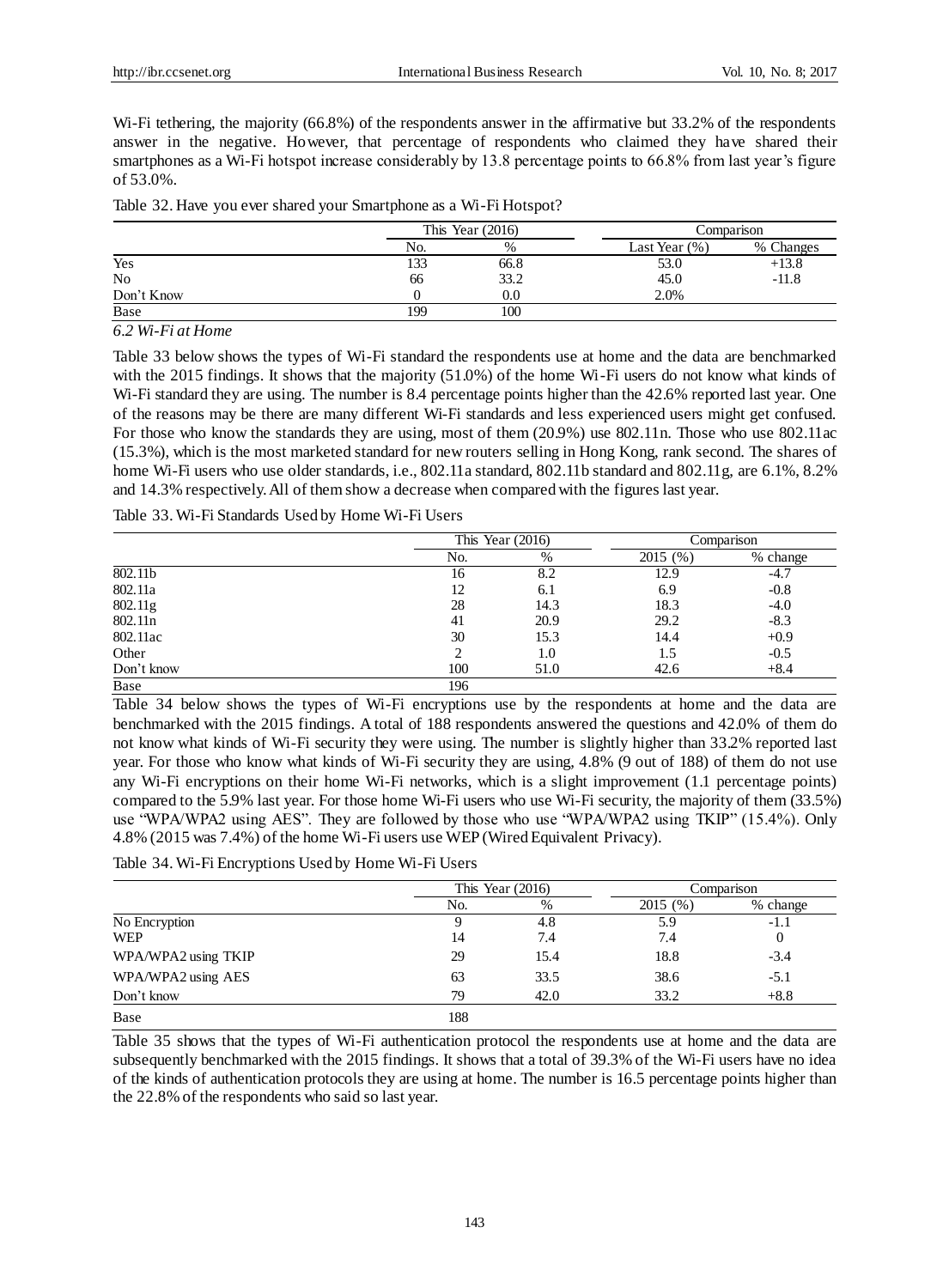|                 | This Year $(2016)$ |      | Comparison |          |
|-----------------|--------------------|------|------------|----------|
|                 | No.                | %    | 2015(%)    | % change |
| Open            | 10                 | 5.1  | 4.5        | $+0.6$   |
| Shared          |                    | 1.5  | 3.0        | $-1.5$   |
| WPA-Personal    | 41                 | 20.9 | 22.3       | $-1.4$   |
| WPA-Enterprise  |                    | 2.0  | 6.4        | $-4.4$   |
| WPA2-Personal   | 68                 | 34.7 | 42.1       | $-7.4$   |
| WPA2-Enterprise | 6                  | 3.1  | 5.0        | $-1.9$   |
| Don't know      |                    | 39.3 | 22.8       | $+16.5$  |
| Base            | 196                |      |            |          |

For those who know the kinds of Wi-Fi authentication protocol they are using, the majority (34.7%) of them use WPA2-Personal (aka WPA-PSK or Pre-Shared Key mode). They are followed by those who are using WPA-Personal (20.9%). Only a small percentage of the respondents use WPA-Enterprise (3.1%) or WPA2-Enterprise (2.0%) at home.

#### *6.3 Public Wi-Fi Access*

Table 36 below shows the respondents' comments and suggestions on the public Wi-Fi hotspots provided by commercial service providers and the data are benchmarked with those reported in 2015. Same as last year, unstable service quality (67.3% in 2016 and 62.9% in 2015), inadequate Wi-Fi access points (61.7% in 2016 and 60.9% in 2015) and inadequate bandwidth (43.9% in 2016 and 46.5% in 2015) are the top 3 comments given by the respondents. They are followed by inadequate transparency in service pricing (32.7%) and high service charges (25.0%).

Table 36. Respondent Comments/Suggestions on Commercial Wi-Fi Services

|                                                               | This Year $(2016)$ |      | Comparison |          |
|---------------------------------------------------------------|--------------------|------|------------|----------|
|                                                               | No.                | %    | 2015 (%)   | % change |
| Cost or service charge too high                               | 49                 | 25.0 | 27.7       | $-2.7$   |
| Inadequate transparency in service pricing and service charge | 64                 | 32.7 | 29.7       | $+3.0$   |
| Unstable service quality                                      | 132                | 67.3 | 62.9       | $+4.4$   |
| Inadequate bandwidth                                          | 86                 | 43.9 | 46.5       | $-2.6$   |
| Inadequate Wi-Fi access points                                | 121                | 61.7 | 60.9       | $+0.8$   |
| Other reason                                                  | 10                 | 5.1  | 8.9        | $-3.8$   |
| Base                                                          | 196                |      |            |          |

Table 37 below shows the respondents' comments and suggestions on the public Wi-Fi hotspots provided by the HKSAR Government known as GovWi-Fi, and the data were benchmarked with those reported in 2015. Same as last year, inadequate Wi-Fi access points (72.4% in 2016 and 75.7% in 2015), unstable service quality (61.2% in 2016 and 58.4% in 2015) and inadequate bandwidth (45.9% in 2016 and 52.5% in 2015) are the top three comments given by the respondents. They are followed by inadequate contents or services (25.0%).

Table 37. Respondent Comments/Suggestions on GovWi-Fi

|                                 |     | This Year $(2016)$ |         | Comparison |  |
|---------------------------------|-----|--------------------|---------|------------|--|
|                                 | No. | $\%$               | 2015(%) | % change   |  |
| Inadequate Wi-Fi access points  | 142 | 72.4               | 75.7    | $-3.3$     |  |
| Inadequate bandwidth            | 90  | 45.9               | 52.5    | $-6.6$     |  |
| Unstable service quality        | 120 | 61.2               | 58.4    | $+2.8$     |  |
| Inadequate contents or services | 49  | 25.0               | 23.3    | $+1.7$     |  |
| Other reason                    |     | 6.1                |         | $+0.7$     |  |

As shown in Table 38 below, a total of 195 respondents gave suggestions on where to install more Wi-Fi hotspots and their suggestions are shown in Table 37 below. The majority of the respondents suggest installing more Wi-Fi hotspots at MTR (66.2%), promenades (52.8), in shopping malls and at public transport interchanges (51.8%). They are followed by installing at bus stations (47.2%), public transport (45.6), park (45.1%), restaurants (40.5%) and public housing estates (37.5%).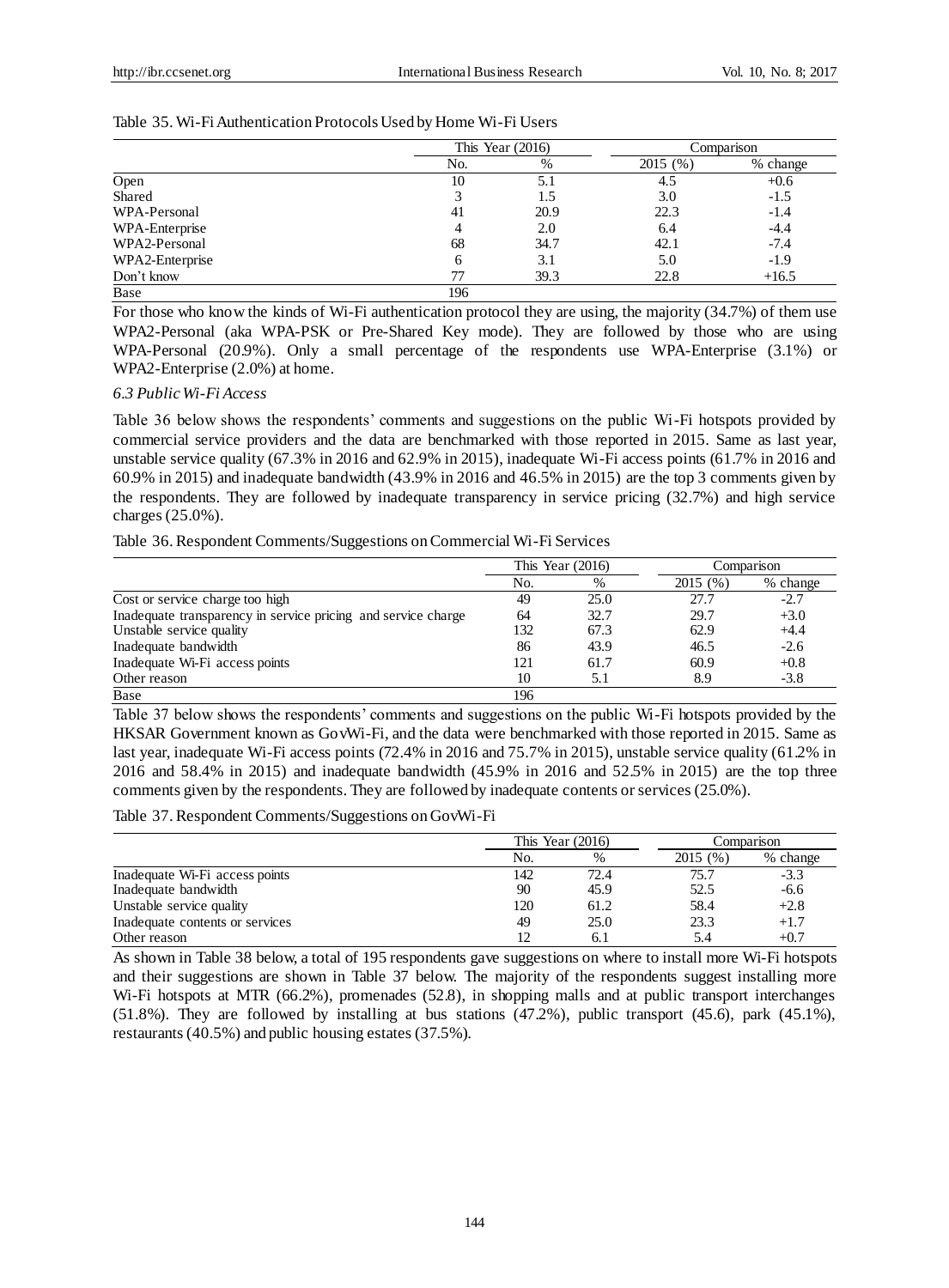## Table 38. Suggestion on places to install more Wi-Fi hotspots

|                              |     | Response |  |
|------------------------------|-----|----------|--|
|                              | No. | %        |  |
| Public housing estates       | 73  | 37.5     |  |
| <b>MTR</b>                   | 129 | 66.2     |  |
| Wet market                   | 46  | 23.6     |  |
| Bus stations                 | 92  | 47.2     |  |
| Public transport             | 89  | 45.6     |  |
| Coffee shop                  | 58  | 29.7     |  |
| Hotel                        | 58  | 29.7     |  |
| Park                         | 88  | 45.1     |  |
| Promenade                    | 103 | 52.8     |  |
| Shopping malls               | 100 | 51.3     |  |
| Restaurants                  | 79  | 40.5     |  |
| Public Transport Interchange | 101 | 51.8     |  |
| Other                        | 5   | 2.6      |  |

## **7. Discussion**

The advent of "Internet of things" (IoT) has changed how people interact with other people as well as devices, animals and objects around them (Wortmann & Flüchter, 2015). IoT is not only a buzzword, but also a major focus of research and business on a global scale. To connect us with the "things" or "everything" around us, Wi-Fi is the most obvious conduit. Since the beginning of the Wi-Fi age, this technology has not only changed how people interact but completely transformed our way of life. It makes doing business, managing our daily routines and personal lives easier, more mobile and can be conducted at a lower costs both in terms of time and money. With Wi-Fi and the myriad of supporting devices and applications, business, work and personal affairs can be conducted from anywhere, anytime. Wi-Fi keeps people in sync with what is going on both within and outside their social circle and has become an integral part of our daily lives.

Setting out to examine the use of Wi-Fi in Hong Kong, the knowledge and knowledge gap in Wi-Fi security, the status of Wi-Fi connectivity Hong Kong and the possibility of Wi-Fi as a facilitator of e-Learning, this report seeks to empirically assessment the user perceptions on Wi-Fi usage with a view of providing evidence-based suggestions to both commercial and government stakeholders in Hong Kong (HKSAR Government, 2015).

## *7.1 Wi-Fi Usage*

It is revealed that the majority of the respondents use Wi-Fi network (99.5%) both in-home (89.5%) and in office (67.8%). Close to half (49.3%) of the respondents use free GovWi-Fi public hotspots to connect the Internet.

It is observed that, comparing with the year before, the respondents this year spend more time on Wi-Fi to access the Internet in general. The majority of the respondents (71.0%) consider themselves as frequent users of Wi-Fi, representing an increase of 8.5 percentage points over the figure of last year. Meanwhile, only 4.5% of the respondents said they seldom use or have never used Wi-Fi, accounting for about a half of those who said so (10.5%) in the 2015 study.

It is also revealed that 100.0% of the new Wi-Fi users, i.e., those who reported that they have used Wi-Fi for less than 6 months, start their Wi-Fi usage experience with free public Wi-Fi provided by the government and Wi-Fi hotspots provided by commercial service providers. Moreover, for the users with a half to one year Wi-Fi usage experience, 66.67% of them use GovWi-Fi public hotspots and half of them (50%) use Wi-Fi hotspots provided by commercial service providers. These findings highlight the importance of public Wi-Fi, especially those provided for free, to first time users to get started with the experience of staying connected while on the move.

Our study reveals that people with a lower level of education tend to use more free GovWi-Fi public hotspots. This finding highlights the importance of free Wi-Fi in narrowing down the digital gap. Contrary to previous two studies, this study shows that aside from education level and Wi-Fi usage experience, other factors, such as gender, marital status and age differences do not have an obvious effect on the respondents' pattern of Wi-Fi network usage.

The majority of the respondents use smartphones (88.5%), PC (61.5%) and tablets (54.5%) for Wi-Fi connection. For those who use smartphones for Wi-Fi connection, the majority of them use Android phones (58.8%), while the number of Apple i-phone users have also increased, i.e., by 16.3 percentage points to 43.2% over that of last year. The majority of the respondents use their Wi-Fi enabled devices to obtain information from the Internet (78.4%), to conduct activities online (63.3%) and to complete their work (55.3%), all these three types of use of Wi-Fi indicate a notable increase ((ranging from 3.3 to 10.1 percentage points increase) than those reported last year. Again, contrary to the findings in the previous two studies, gender difference does not have a substantial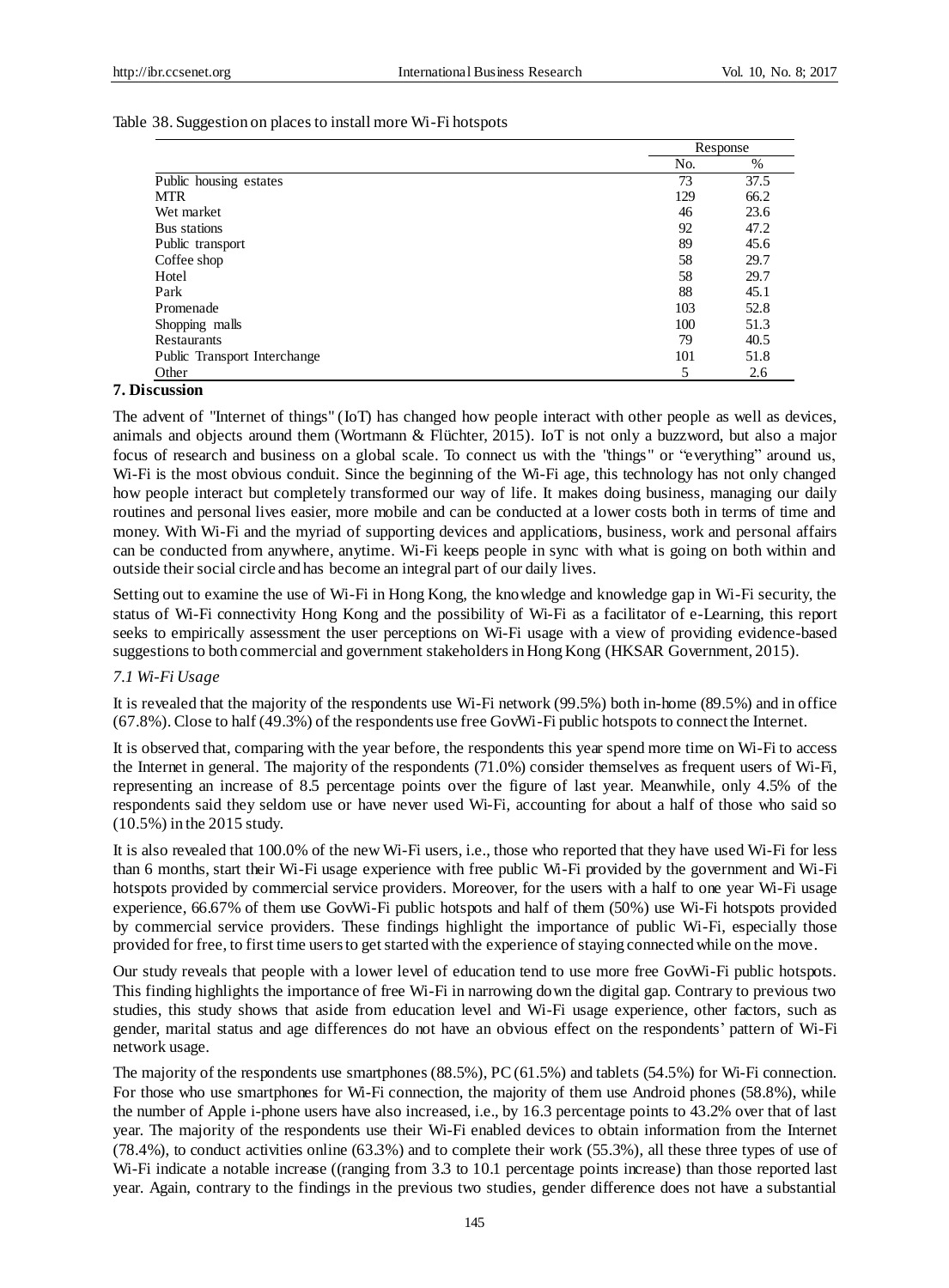effect on reasons underlying the use of Wi-Fi connection. The most performed activities online via Wi-Fi connection are social networking (79.4%), checking and answering emails (77.4%) and searching for and downloading information (75.9%).

## *7.2 Use of Wi-Fi for Mobile Messaging and Social Networking*

The study shows that mobile messaging and social networking have become an integral part of people's lives and more and more people are conducting messaging and networking activities through Wi-Fi. It is observed that WhatsApp, WeChat and LINE are the 3 most used mobile messaging Apps used and nearly all of our respondents (95.0%) are users of WhatsApp. Mobile messaging Apps are used by the respondents for a wide variety of purposes, in particular, for textual communication (84.9%), textual plus emoticon communication (78.4%), group chats (70.9%) and voice messaging (57.3%). All these usages have reported a considerable increase (ranging from 1.1 to 10.4 percentage points) comparing with the figures last year. Correspondingly, the amounts of time that the respondents spent on mobile messaging has also increased, 29.1% of the respondents spent more than half of their online time on mobile messaging, which is 7.6 percentage points more than the 21.5% reported last year.

The use of social networking Apps reveals a pattern similar to that of mobile messaging Apps. It is observed that facebook and Instagram are the two most used social networking Apps amongst our respondents. Nearly all (89.9%) of our respondents use facebook. Only 7.5% of our respondents claimed that they are not using any social networking Apps. The share of this particular group of non-users drop 2.9 percentage points comparing with the rate last year. The amounts of time spent on social networking also hike this year, with 19.5% of the respondents claimed that they spend more than half of their online time on social networking, an 8.5 percentage points increase over the 11.0% reported last year.

## *7.3 Wi-Fi and Security Measures*

With the proliferation of mobile devices and widespread adoption of cloud storage, Wi-Fi tethering has now become increasingly popular in Hong Kong. The study shows that Wi-Fi tethering increases steadily from 50.0% reported 3 year ago, 53.0% last year to 66.8% this year. This finding indicates that Hong Kong people are embracing Wi-Fi tethering, a technology which enables them to use low cost Wi-Fi-only tablets to connect to the Internet while on the go.

Nowadays smartphones are serving as a common Wi-Fi "hotspot" which allows users to share and gain access to Internet connection by a simply click of a button. However, this type of convenience also comes with a potential security risk to the people who share and use the Wi-Fi connection (Khoula et al., 2016). Therefore, Wi-Fi users have to be reminded not to use unknown Wi-Fi connections as there is a potential danger of giving access to hackers to obtain important personal information including emails or passwords which could therefore give culprits access to bank details or any other data that you share or transmit. Greater efforts must be made to educate users about the potential risks of Wi-Fi tethering and what are the proper security measures to be adopted to ensure safe Wi-Fi tethering functionality.

Other than Wi-Fi tethering, home Wi-Fi routers may pose an even higher security risk because home Wi-Fi routers are always on. This gives hackers much more time to hack into the Wi-Fi connection if they want to do so. It is surprised to note that the majority (51.0%) of the respondents have no idea of what kinds of Wi-Fi standard they are using at home. This finding shows that there is a big room for improvement in respect of promoting Wi-Fi security to the general public. Both the government and commercial service providers must take the lead to promote Wi-Fi security both in-home and in public venues and areas. Although the study shows that the percentage of people using older Wi-Fi standard keeps dropping, it is noteworthy that 8.2% and 6.1% of the respondents are still using 802.11a and 802.11b respectively. One of the explanations could be that they find changing their Wi-Fi routers difficult and hence are reluctant to do so.

When being asked what kind of Wi-Fi encryptions they are using at home, it is found that 42.0% of the respondents cannot answer and 4.8% of them say they do not have any encryption in their home Wi-Fi network. When being asked what kind of Wi-Fi authentication protocols they are using at home, 39.3% of the respondents cannot answer and 60.7% of the respondents say they are using WPA/WPA2 based authentication protocols.

## *7.4 Wi-Fi Accessibility*

Similar to the last 3 reports, inadequate Wi-Fi access points, inadequate bandwidth and unstable service quality continue to top the list of problems that frustrate Wi-Fi users in Hong Kong. These problems are found in both public Wi-Fi access services run by commercial service providers and those provided by the HKSAR Government. However, unlike the last 3 reports, the study this year found that complaints on inadequate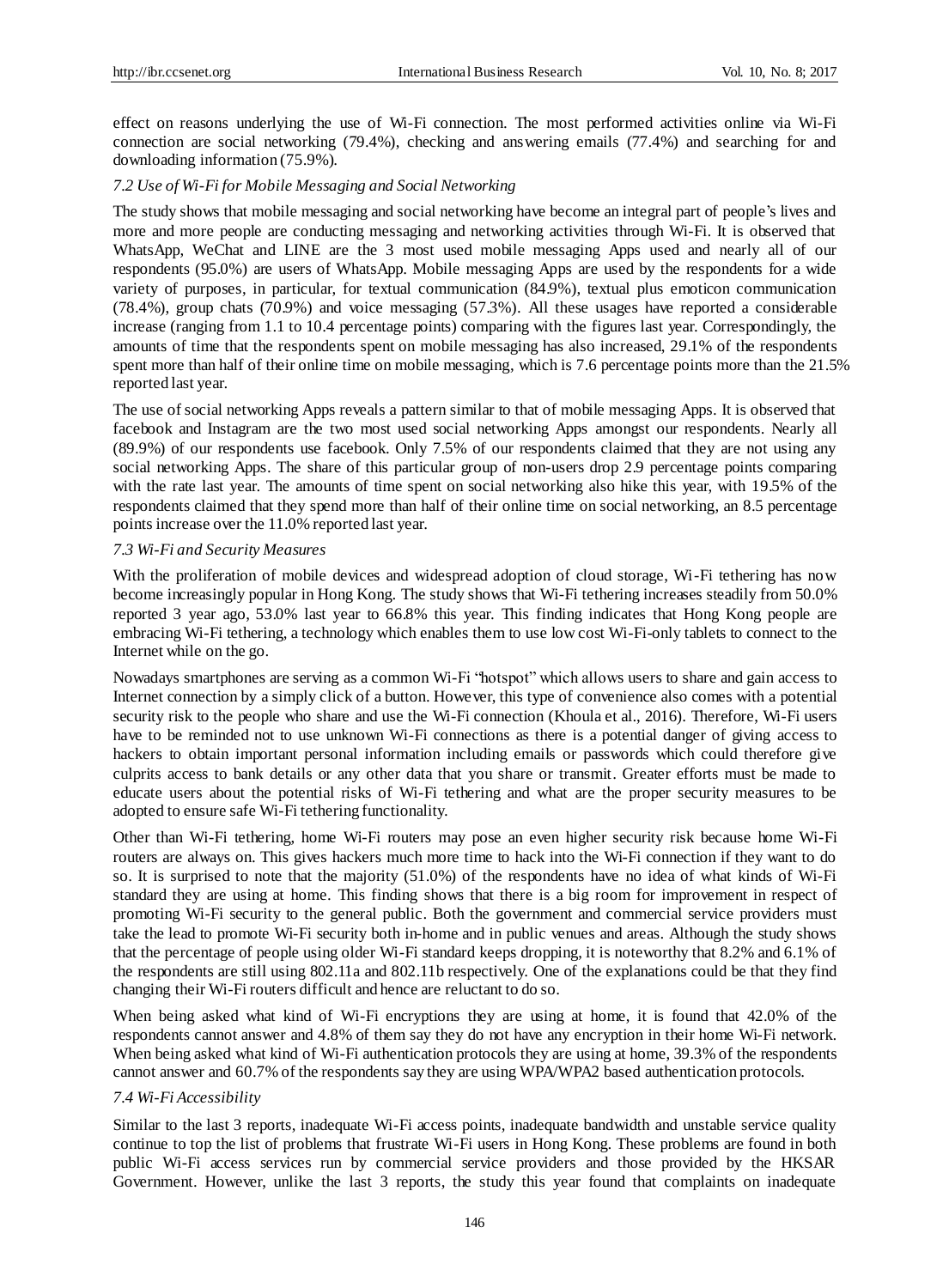bandwidth have considerably reduced (6.6 percentage points for GovWi-Fi and 2.6 percentage points for commercial Wi-Fi service). Meanwhile complaints on inadequate GovWi-Fi access points have also reduced considerably by 3.3 percentage points. This finding indicates that public Wi-Fi services in Hong Kong are improving, in particular the GovWi-Fi service. This may be due to the continuous investment on Wi-Fi access points by the HKSAR government in recent years. However, complaints on unstable service quality on free GovWi-Fi service and commercial Wi-Fi service increase slightly by 2.8 and 4.4 percentage points respectively. That means both the HKSAR government and the commercial sector need to further improve the quality of free Wi-Fi connection service in Hong Kong.

When being asked the possible places to install more Wi-Fi hotspots, respondents point to MTR (66.2%), promenade (52.8%), public transport interchange (51.8), shopping malls (51.3%), bus stations (47.2%), other public transport (45.6%) and parks (45.1%) as the most preferred locations. This finding is particularly meaningful to the service providers when looking for places to expand their present Wi-Fi coverage.

### *7.5 Free Wi-Fi and E-Learning*

Learning is the acquisition of new knowledge and information, it can take place in the traditional pen and paper form, or using mobile devices to search for information or communicate with or consult others for advice or input. E-Learning is a growing trend in today's educational system and many people, including adults and school children are using computers or mobile devices to consult their teachers or fellow classmates, to discuss group projects, to search for information or to broaden their knowledge by watching a Youtube channel.

The study shows that our respondents are generally having a very positive attitude toward e-Learning. The majority of them say they have experience of using e-Learning and they will encourage other people to do so (86.9%). The majority (82.0%) of them believe that free Wi-Fi helped them learn online. They perceive that by giving adults, students and their fellow citizens free Wi-Fi can help them to learn online more effectively. They generally believed that e-Learning can increase people's learning interest, make information collection easier, broaden a person's horizon, facilitate communication with fellow students and tutors and enhance self-learning ability.

From the finding, it is believed that both government and commercial sector should provide more e-Learning platforms, encourage people to produce more learning material, and more importantly, to provide free, or low-cost Wi-Fi connection for people to access those learning materials.

Our world is getting more and more globalized despite occasional setbacks due to geopolitical issues. In the globalized world of today, the competitiveness of a place hinges very much on the citizens' ability and imitativeness to acquire new knowledge and advanced skills. E-learning is the obvious platform for people to learn more and become more informed and skilled in order to compete in the global market. Hong Kong, as a city without natural resources, needs to encourage and facilitate its citizens to learn either through the traditional education system and/or on their own through the new medium of e-Learning. And most importantly, Hong Kong, as one of the most modern and most knowledge-intensive cities in China, must leverage on its advantages of Wi-Fi coverage, free flow of information and global Internet connectivity to create an environment where people and businesses are more competitive, more prosperous and more ready to reap the benefits of their hard work.

#### **References**

- Fong, K. K. K., & Wong, S. K. S. (2016). Wi-Fi Adoption and Security in Hong Kong. *Asian Social Science, 12*(6), 1-22[. http://dx.doi.org/10.5539/ass.v12n6p1](http://dx.doi.org/10.5539/ass.v12n6p1)
- HKSAR Government. (2015). Programme Overview: Government Wi-Fi Programme. Retrieved from http://www.gov.hk/en/theme/wifi/program/
- Khoula, A. H., Shah, N., & Shankarappa, A. N. S. (2016). Smartphone's hotspot security issues and challenges. 11th International Conference for Internet Technology and Secured Transactions (ICITST), Barcelona, 113-118[. http://dx.doi.org/10.1109/ICITST.2016.7856680](http://dx.doi.org/10.1109/ICITST.2016.7856680)
- Lo, P., Cho, A., Leung, M., Chiu, D. K. W., Ko, E. H. T., & Ho, K. K. W. (2016). Use of smartphones by art and design students for accessing library services and learning. *Library Hi Tech, 34*(2), 224-238. <http://doi.org/10.1108/LHT-02-2016-0015>
- Rahman, S. M. (2015). Optimizing Digital Marketing for Generation Y: An Investigation of Developing Online Market in Bangladesh. *International Business Research, 8*(8), 150-163. <http://dx.doi.org/10.5539/ibr.v8n8p150>